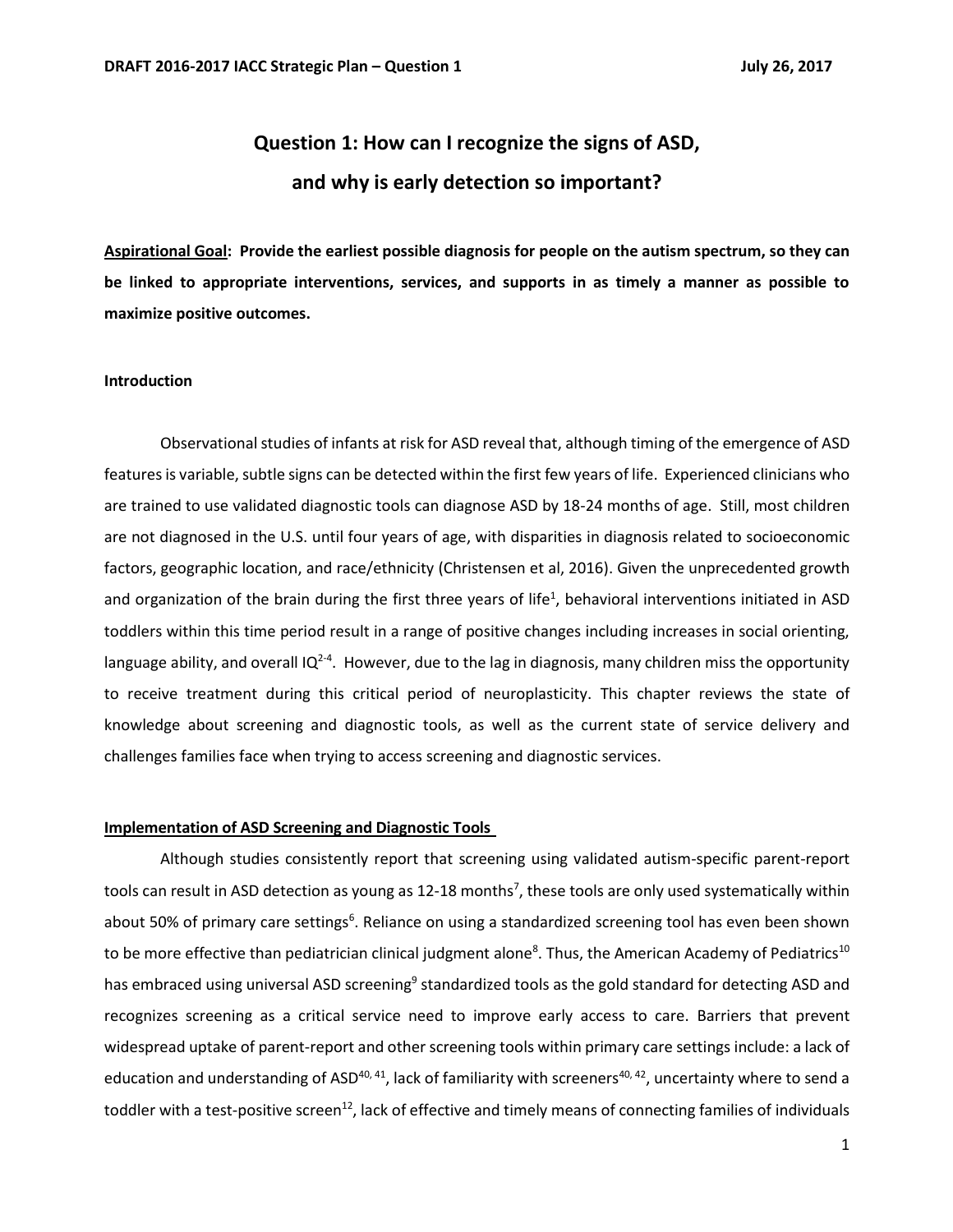with ASD to available resources<sup>41, 43</sup>, and the extra time and resources required to utilize standardized screening tools<sup>12, 40</sup>.

 Given that many parents take their child for well-baby visits within a primary care setting, recent research on improving screening has utilized this context. To accommodate the dynamic and busy environment of a primary care setting, parent-report screening tools are, by design, very brief and can often be completed in just 5 minutes. A new revision to the Modified Checklist for Autism in Toddlers, Revised, [\(M-CHAT-R\)](https://www.m-chat.org/index.php), the most commonly used parent-report screening tool, shows that administration of follow up questions (M-CHAT-R/F) can increase the ASD diagnostic specificity to approximately 50% (50% of children who test positive are later diagnosed with ASD), and if all developmental delays are also considered a true positive, that estimate increases to >95% (more than 95% of children who test positive are diagnosed with either autism or some other type of developmental delay or disability)<sup>11</sup>. Despite the important achievement of reducing false positives, administering follow-up questions in the M-CHAT R/F procedure can take anywhere from 5 to 30 minutes and as such does not overcome the barrier of time limits in primary care settings<sup>12</sup>. Leveraging technology, recent studies have shown that a full administration of the M-CHAT-R/F on a computer tablet not only resulted in greater and more accurate documentation of the screening results within electronic medical record systems, but also eliminated the time barrier because parents answered the follow up questions directly on the tablet, thus bypassing the need to engage medical personnel<sup>13</sup>.

Large-scale studies examining the M-CHAT<sup>5, 50</sup> and its revisions<sup>11,51,14</sup>, compared to the estimated prevalence rates suggest that many cases of ASD may be missed using the screening tool, especially in 18 month olds. This may be due to many factors, including: the accuracy of the screening tool, ability of parents to notice and report early signs of autism, readiness of parents to act on a positive autism screen, and the heterogeneity in symptom presentation at this young age, suggesting that screening efforts may need to go beyond simple parent-report tools. One such approach is a 2-stage screening model that combines a general developmental screening tool based on parent report, [the Infant Toddler Checklist](http://www.brookespublishing.com/resource-center/screening-and-assessment/csbs/csbs-dp/csbs-dp-itc/)  $(ITC)^{15}$ , with subsequent observational ratings to screen for ASD. Using this approach, detection rates have been reported as 15.1 per 1,000 children at a mean age of 20.8 months,  $^{16}$  which is very close to the expected prevalence rates for ASD<sup>5</sup>. Children with a true positive on the M-CHAT R/F alone display a lower developmental level than children ascertained with the ITC and follow-up observational rating<sup>16, 17</sup>, and lower developmental level than those evaluated in a prospective sample of younger siblings at familial risk for ASD<sup>18</sup>, suggesting that this tool may be better at detecting children at a lower developmental level and may sometimes miss less severely affected children. Continued improvement in screening approaches may be achieved by better understanding the psychometric features of parent-report screening tools in relation to observational measures<sup>17, 19</sup>, and by examining the utility of different screening thresholds in relation to diagnostic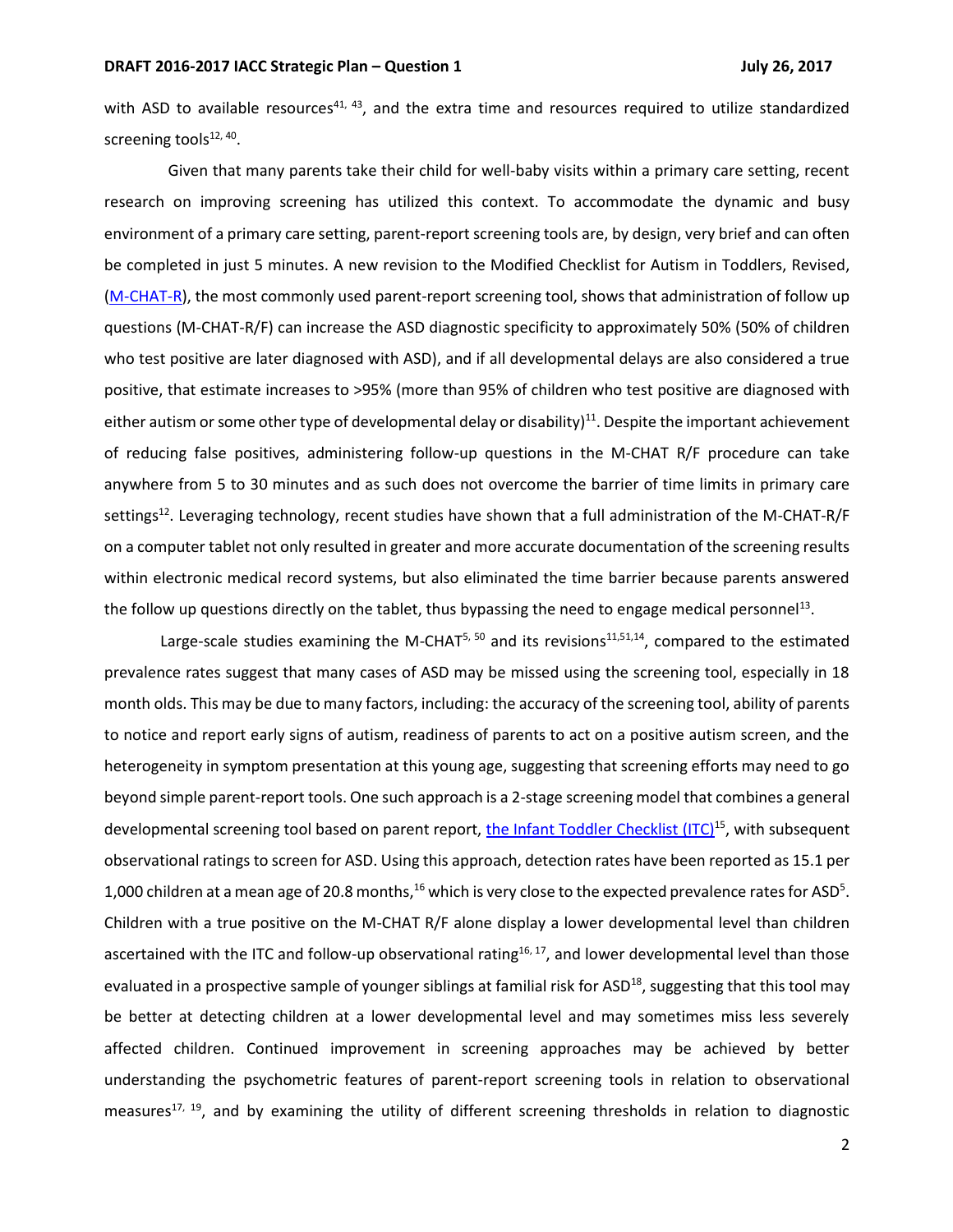accuracy and cost effectiveness<sup>20</sup>. Additional new innovations in parent report screening approaches include the incorporation of photographs into the questionnaire to illustrate items in a culturally unbiased manner $^{21}$ , combining multiple screening tools to improve sensitivity and specificity $^{22}$ , and free mobile applications (apps), such as "[ASDetect](http://asdetect.org/)" that augment descriptions of ASD characteristics with video examples and provide a video-led assessment of child behaviors. Studies are needed to validate the usability and accuracy of these apps, although there is empirical support demonstrating that the markers highlighted within the apps (e.g., pointing and showing) are predictive of an ASD diagnosis<sup>23, 24</sup>.

A growing appreciation of ASD as a condition marked by unique behavioral, neural and genetic signatures that may precede overt clinical symptoms has resulted in a surge of prodromal and biomarkerseeking research which broadens the scope of future screening efforts. Of particular interest are potential biomarkers likely to facilitate gene-brain-behavior studies, diagnosis, or those that may act as prognostic markers. Observational studies continue to reveal that signs of ASD are subtle, but may emerge within the first year of life, particularly in the areas of social communication, attention, and motor development $^{18, 25, 26}$ . Preliminary studies deploying eye-tracking technology to measure social visual engagement have demonstrated utility and accuracy in detecting markers of ASD in the first year of life<sup>27, 28</sup>. For the first time, structural and functional magnetic resonance imaging (fMRI) studies of infants are beginning to predict later ASD diagnosis and core characteristics such as language outcome33-35 *(+ Emerson et al, 2017)*. Additionally, RNA expression profiles can classify toddlers as ASD at levels exceeding 80% accuracy<sup>36</sup>. While these findings suggest a future of exciting new tools for screening and diagnosis, they must be validated in other high-risk groups and in the general population, and they must be adjusted for broader use in order to be beneficial to the wider community.

The stability of an ASD diagnosis at 18-24 months is high for samples ascertained from communitybased screening 1-2 years later<sup>16 39</sup> and from familial-risk samples<sup>15</sup>. This underscores the importance of developmental surveillance and follow-up for children with early social communication delays. The heterogeneity in developmental unfolding of ASD features over the first two years of life makes diagnosis of ASD by 18 to 24 months challenging in community-based settings and a critical need for future research.

Although engagement in early treatment has been associated with a range of positive changes including increases in social orienting, language ability, and overall IQ<sup>2-4</sup>, no study has directly examined if children with ASD detected by early screening have better outcomes than those detected by other means, (e.g., parent or provider concern) an issue highlighted by the recent US Preventative Services Task Force (USPSTF) report<sup>9</sup> on universal early screening. However, as noted by Dawson (2016)<sup>44</sup>, such a study would require large representative samples from across the country to be randomly assigned to either a screening or non-screening condition, and then followed to determine long term outcomes and societal costs. Given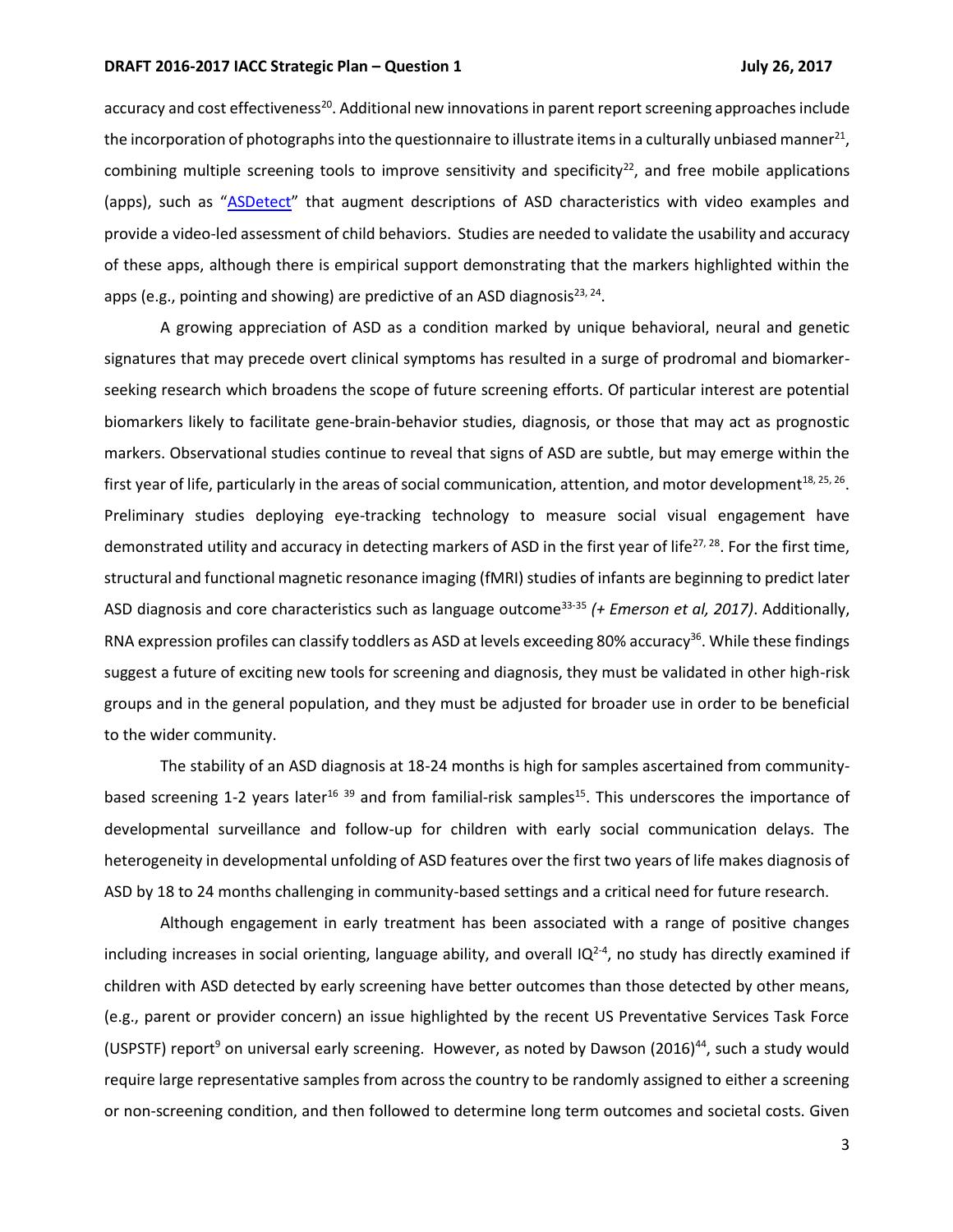that early treatment for children under age 3 years has been shown to result in positive gains<sup>45</sup>, and has even been associated with an increased potential to lose an ASD diagnosis altogether<sup>46</sup>, such a study is not without controversy.

While a considerable investment of time and resources would be required to conduct new randomized controlled trial (RCT) studies to specifically address concerns raised by the USPSTF, there are opportunities and study designs that could be leveraged using existing resources in the short term. First, data could be examined from within sample cohorts that include clinical longitudinal data from toddlers detected via screening as well as toddlers detected via other means (e.g., parent or clinician concern). Second, exclusively within cohorts of screen detected toddlers, researchers could examine outcomes of children detected at identical early ages via screening but that contained a subgroup of toddlers who started treatment well beyond the screen-detected age. In this way, the impact of very early treatment engagement as afforded by screening could be more directly examined. In terms of new, future studies, in instances where a traditional RCT design (intervention versus no intervention) may not be feasible and the health impact is high, other complex forms of RCT models could be used as well as utilizing administrative data. Several states collect state-level data on youth who receive ASD screening and subsequent developmental outcomes. This may afford an opportunity to compare children with and without early screening in terms of variations in developmental outcomes.

While early detection, whether achieved through universal screening or by other mechanisms such as parent or clinician concern, is an essential step in the health care process for ASD and deserves more research attention, it is just one step on the path to identification and eventual treatment. Screening in and of itself does not determine if and when parents actually follow through with subsequent diagnostic evaluation and treatment engagement, nor does it determine the quality and benefits of such treatment. Another key gap in the field, then, is a paucity of studies examining the many important factors that follow after screening has occurred<sup>47</sup>.

There is indeed a growing appreciation of the importance of implementation science methods to examine contextual factors (e.g., mode of screening delivery) that may impact successful screening uptake. Some studies are currently underway, performed by researchers funded through the NIMH [ASD Prevention,](https://grants.nih.gov/grants/guide/rfa-files/RFA-MH-14-100.html)  [Early Detection, Engagement and Services \(ASD-PEDS\) Network.](https://grants.nih.gov/grants/guide/rfa-files/RFA-MH-14-100.html) Another important factor is comprehensive tracking of treatment participation, which is essential to determine the long-term outcomes of children detected early by screening. To date, most studies do not report treatment engagement, and if it is reported, it is often at a very coarse level (e.g., number of hours).

In order for screening to be effective, ample evaluation centers must be available with appropriate ASD diagnostic expertise. Indeed, uncertainty regarding where to send a toddler for an evaluation is a barrier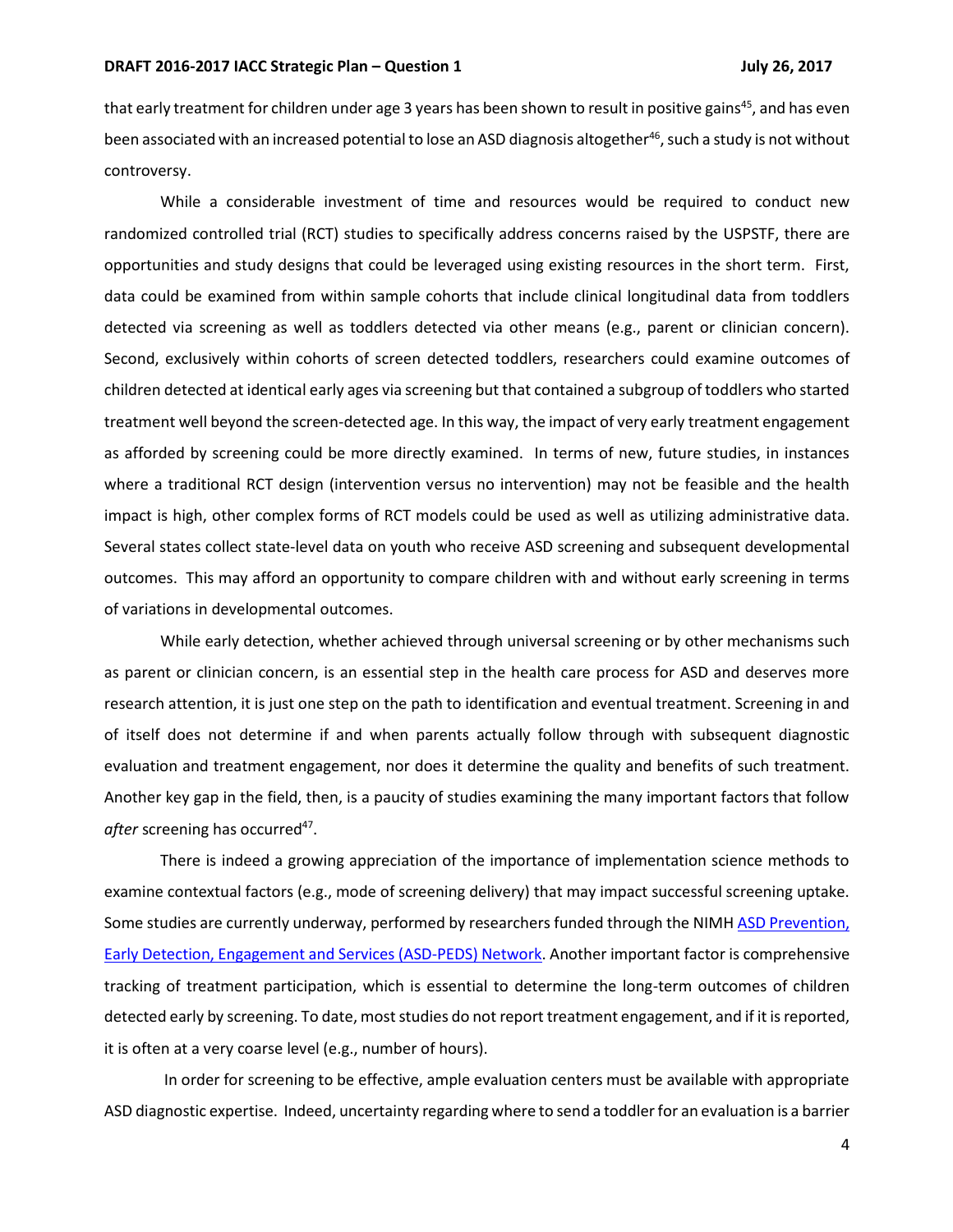to screening noted by over 75% of pediatricians<sup>12</sup>. Therefore, an increase in the number and accessibility of evaluation centers is necessary, based on population and expected rates of ASD. Likewise, significant enhancement of the screening and evaluation system is meaningful only if high-quality treatment providers are available and affordable once test-positive cases are identified. Investigation of more cost-effective modes of treatment delivery, such as those that are either partially or fully deployed by parents, are currently being examined<sup>2</sup>.

An increase in the number of toddlers screened and identified as possible ASD (Nygren et al. 2012) also calls for the need to standardize policies regarding eligibility for *IDEA Part C* services, the federal program that funds intervention services for children showing delays, including autism, from birth through two years of age. Generally, toddlers must first qualify for basic Part C services by exhibiting a particular state-mandated level of delay (usually a 25% delay in two or more areas), which often provides for just a few hours of speech or occupational therapy. Although autism is an automatic eligibility category, a child must be identified as either ASD or showing signs of ASD in a separate evaluation visit in order to be eligible to receive ASD-specific treatment. Currently, there are no guidelines mandating that all toddlers receiving Part C services should be examined for possible ASD. Even once a child is referred for an in-depth ASD evaluation, there are no policies regarding specific diagnostic and other evaluation tools that should be used to determine if a child is eligible for ASD-specific services. It is thus unsurprising that many toddlers already receiving Part C services for a developmental delay have not been properly evaluated for ASD. Even more concerning, the vast majority of toddlers with ASD (at least  $75\frac{49}{9}$ ) who will go on to qualify for special education at school-age are still not identified in time to receive early intervention. Providing clear guidelines regarding ASD detection and subsequent treatment eligibility through Part C will help to eliminate these deficiencies.

#### **Disparities in ASD Screening and Diagnosis**

#### Disparities in ASD Screening

Evidence demonstrates that screening is a successful strategy to detect ASD in toddlers (e.g., Guevara et al., 2013; Robins et al., 2014), yet the barriers that limit screening during well-child visits have immediate service access implications for children from diverse backgrounds. Overall, ASD screening rates during primary care visits range from 1-60% (Arunyanart et al., 2012; dosReis et al., 2006; Gillis et al., 2009); some of the variability in use of standardized screening is based on children's sociodemographic characteristics. For example, screening may occur less frequently among Spanish-speaking families compared to English-speaking families (Zuckerman et al., 2013). Families with low levels of maternal education exhibit higher screen positive rates on the Modified Checklist for Autism in Toddlers (M-CHAT(-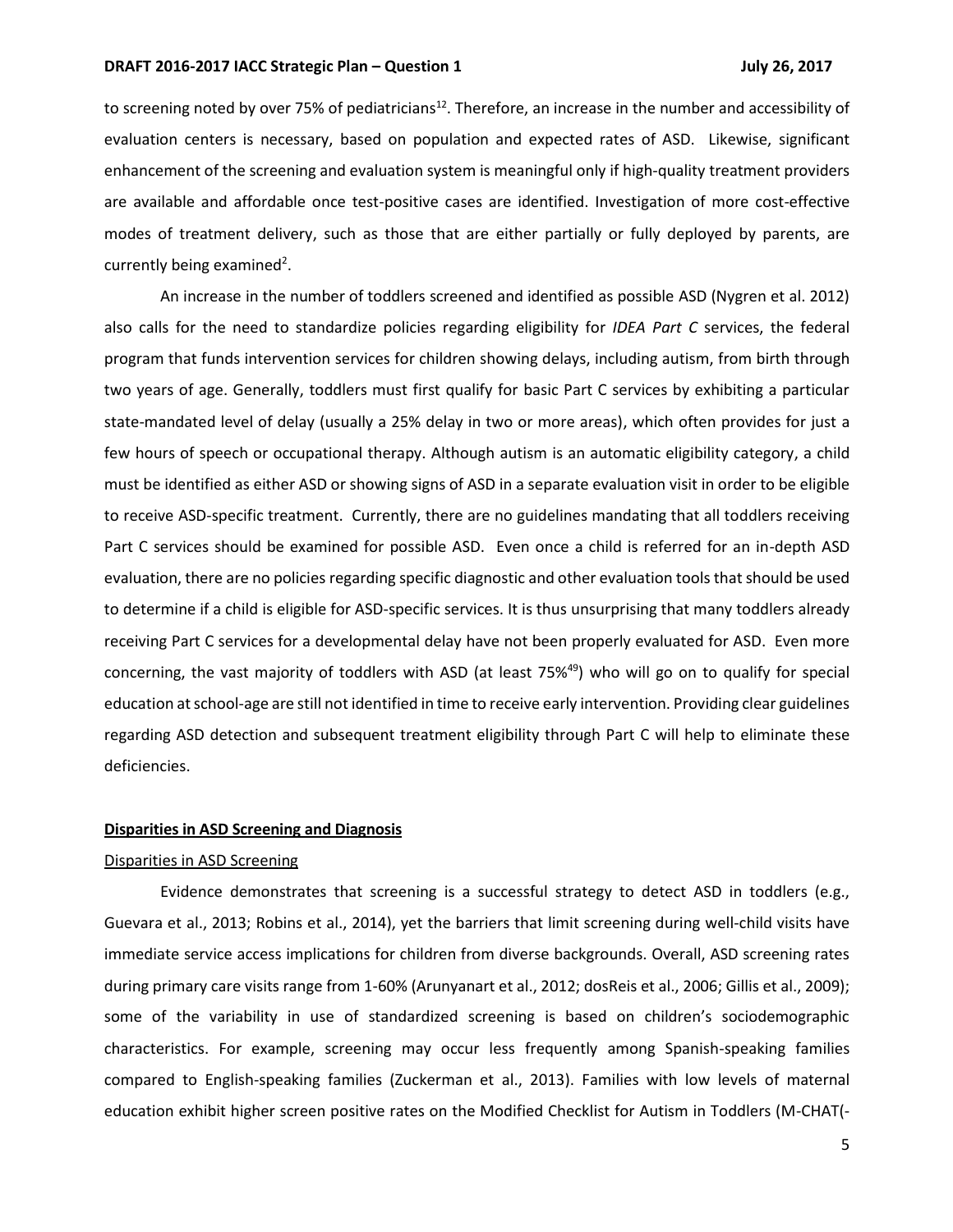R); Robins et al., 1999, 2009), but are less likely to follow-up with diagnostic evaluation, suggesting that these families are at risk for being underserved (Khowaja et al., 2015). Additionally, consistent use of screening tools may depend on insurance reimbursement; children from low-income families may be more likely to be screened during check-ups since it is often reimbursed by Medicaid (Bethell et al., 2011), but may not be covered by private insurance.

Research has shown that children from minority backgrounds are diagnosed on average more than a year later than their White peers (Daniels & Mandell, 2014). However, it has been demonstrated that when physicians follow a standardized screening protocol, including immediate referral for screen positive cases, disparities in age of diagnosis are reduced to approximately one month (Herlihy et al., 2014). Therefore, access to screening for all children, regardless of sociodemographic characteristics, language spoken at home, and geographic locale, is crucial to reduce existing disparities that multiply from screening to early diagnosis to early intervention, cascading to impact life-long outcomes. In addition to dedicating more resources to early screening in underserved communities, a corresponding increase in funding adequate evidence-based diagnostic evaluations will avoid lengthening waitlists (Shattuck & Grosse, 2007).

#### Validity of Screening Instruments in Diverse Groups

A number of studies have examined ASD screening tools in different languages and cultural settings within the US and across the world (e.g. Garcia-Primo et al., 2014; Soto et al., 2014; Scarpa et al., 2013; Khowaja et al., 2015; Windham et al., 2014). The variability of results from these studies indicate that there is a need for additional research to adapt tools that will be valid (i.e., demonstrate adequate sensitivity and specificity) in diverse populations. Factors including low educational attainment, language/literacy, rural vs. urban locale, race, and ethnicity also impact screening reliability and validity (Scarpa et al., 2013) as well as screen positive rates (Khowaja et al., 2015; Windham et al., 2014). Evidence of ASD screening, including data that speak to disparities in access to these services, often relies on provider surveys. Studies examining medical or state records for specific mention of ASD screening and diagnosis would be helpful in documenting disparities and also in tracking improvements based on policy changes or improved access to care.

The recent USPSTF report on universal ASD screening (Siu et al., 2016) specifically highlighted the gaps in research on health outcomes of children detected through screening, particularly in those from minority and low-income families. It will be critical to evaluate the quality of screening instruments and programs in diverse samples of children, including long-term outcomes. Implementation studies examining the translation from research settings to community settings with diverse populations, including examining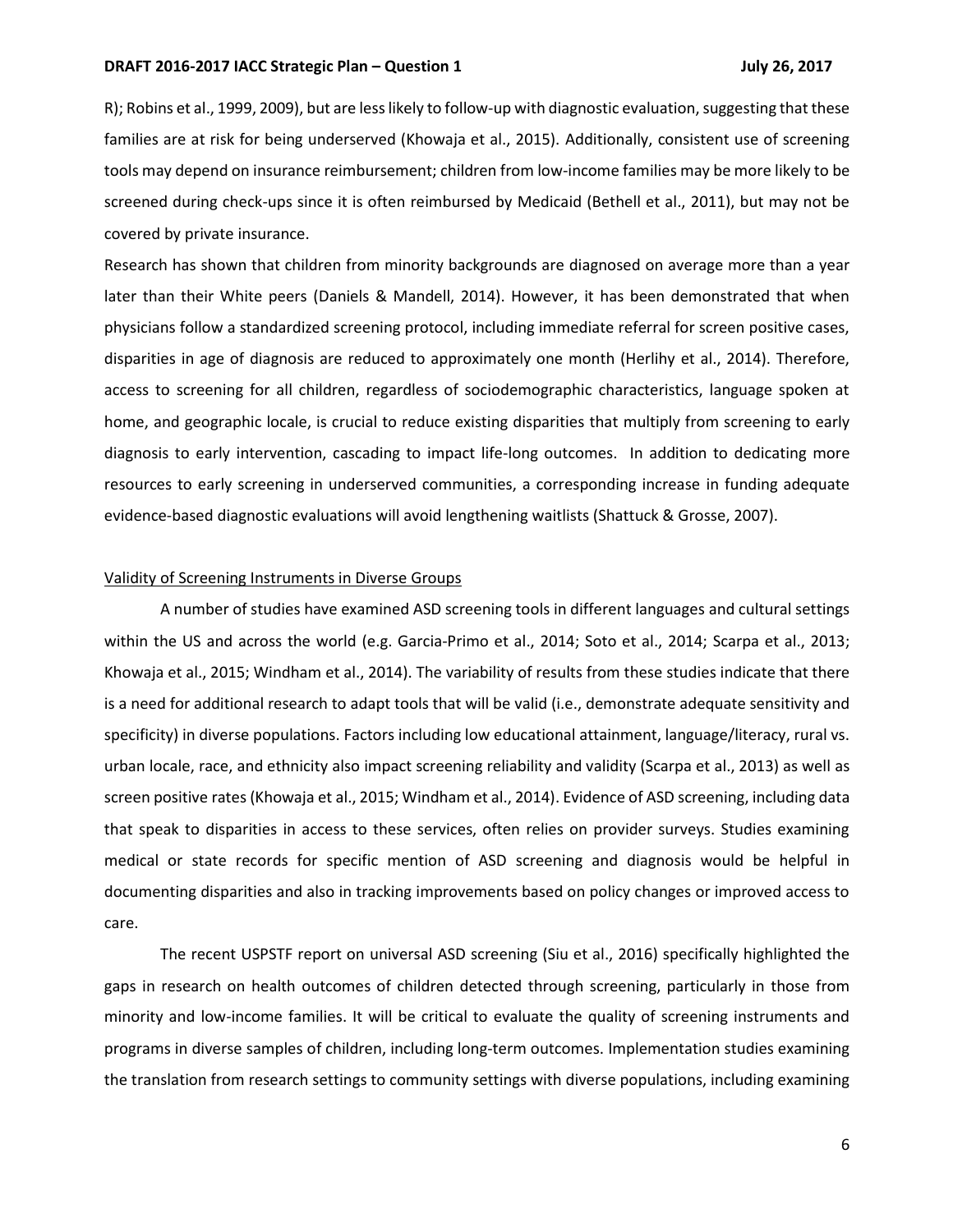fidelity of adhering to screening protocols, also is a critical gap in the existing literature (Charman et al., 2015; Yama et al., 2012, Pierce et al., 2011; Windham et al., 2014).

# Disparities in Access to Diagnostic Services and Age of Diagnosis

Differences both in prevalence rates and age of diagnosis by sociodemographic characteristics likely relate to disparities in access to expert services. According to the most recent surveillance study by the Centers for Disease Control's(CDC) Autism and Developmental Disorders Monitoring (ADDM) Network study (Christensen et al., 2016), White children were 20% more likely to have indicators of ASD in their school and health records than Black children, 40% more likely than Asian and Pacific Islander children, and 50% more likely than Latino children. A variety of factors, including economic challenges (e.g. Khowaja, Hazzard, & Robins, 2015), geographic distance between families and service providers (Kiani et al., 2013), reduced professional resources and capacity (Janvier et al., 2015), and characteristics impacted by cultural knowledge, such as stigma (Bates et al., 2014) often contribute to diminished service availability and utilization in rural, minority, or other disadvantaged communities. A primary barrier to ASD screening and early diagnosis is the limited availability of diagnostic clinics with providers trained in ASD diagnosis, leading to long waiting lists and poor reimbursement for comprehensive diagnosis (Shattuck & Grosse, 2007). This limited availability is especially pronounced in resource-poor and rural areas, with many children not diagnosed until entry into the school system.

In addition, family level variables such as insufficient financial resources, lack of insurance coverage, language barriers, geographic isolation, and limited knowledge of or experience with complex healthcare systems, may be barriers to the timely diagnostic evaluation of an at-risk child (Zuckerman et al., 2014). Overall, there is limited research that documents these systemic- and individual-level barriers that exist from early ASD screening to appropriate diagnosis to early intervention (Kavanagh et al., 2012). Finally, and perhaps most importantly, there is a need for prospective studies that demonstrate that equal access to high quality screening, with immediate referral for positive screen cases to diagnostic evaluation and early intervention services, will reduce disparities in prevalence, as well as any disparities in long-term outcomes for children with ASD.

Practitioner efforts that can help to reduce disparities in diagnosis include increasing psychoeducation to raise awareness and reduce stigma, building external professional networks, promoting continuing education programs, using alternative service delivery models (e.g., telehealth, web-based, community health workers) or settings (e.g., schools, child care centers, mobile clinics) for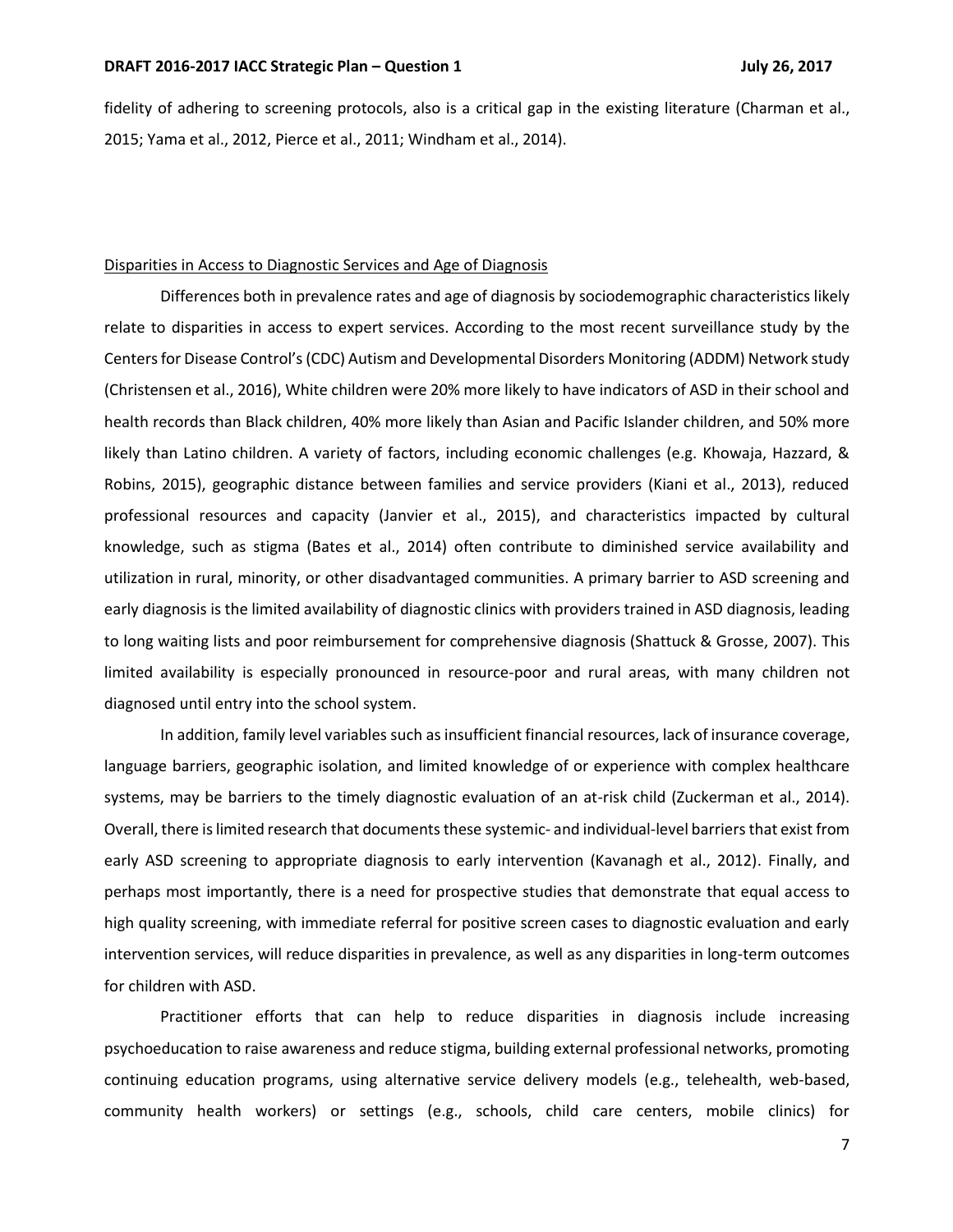screening/diagnosis, and providing wraparound services that address additional stresses (e.g., chronic illness, unemployment, lack of insurance) often faced by individuals in underserved communities. Finally, it is clear that children are not often well-tracked from time of ASD screening to receipt of services (Daniels et al., 2014). It is imperative to have a system in place that can assure children and families adequate, timely, and appropriate services as they move through the identification, referral, and treatment process.

# Validity of Diagnostic Instruments Across Special Populations

There is general agreement that the best approach to ASD diagnosis includes both parent interview and an observational assessment of the child (Huerta & Lord, 2012), such as the Autism Diagnostic Interview-Revised (ADI-R) and the Autism Diagnostic Observation Schedule (ADOS-2). The ADI-R has been translated into 17 languages and a small number of studies have examined the validity of the ADI-R in different countries such as Greece (Papanikolaou et al., 2009), Japan (Tsuchiya et al., 2013), Finland (Lampi et al., 2010), and Brazil (Becker et al, 2012) with varying results. With respect to validation studies with diverse populations in the US, researchers found that the sensitivity and specificity of the ADI-R with a US-based Spanish speaking population of parents of children with ASD were lower (Vanegas, Magaña, Morales, & McNamara, 2016) than values previously reported for mostly White, middle-class respondents (Lord, Rutter, & Le Couteur, 1994). The communication domains were found to be especially problematic for parents whose primary language was Spanish when reporting on children who spoke mainly English (Vanegas et al., 2016). Little is known about the validity of the ADI-R among low-income families in the US. The ADOS-2 has been translated into 19 different languages, however cross-cultural validation studies of the ADOS-2 have not been identified.

The development of screening and diagnostic tools has largely been accomplished using data from boys, which might put other underserved populations of ASD at a disproportionate risk of not receiving a clinical diagnosis. Based on recent literature, there appears to be a diagnostic gender bias, which means girls are less likely than boys to meet diagnostic criteria for ASD at comparatively high levels of autistic-like traits. $1/2$  Girls may also exhibit different symptoms from boys, which may make current screening and diagnostic tools more likely to miss ASD in girls (Mandy, W. et al. 2012.Sex differences in autism spectrum disorder: evidence from a large sample of children and adolescents. J Autism Dev Disord, 42 (7), 1304-1313, Hiller, R.M., Young, R.L. & Weber, N. (2014) Sex Differences in Autism Spectrum Disorder based on DSM-5 Criteria: Evidence from Clinician and Teacher Reporting. J Abnorm Child Psychol (2014) 42:1381-1393., Hiller, R.M., Young, R.L. & Weber, N. (2015) Sex differences in pre-diagnosis concerns for children later diagnosed with autism spectrum disorder. Autism. 2015 Feb 25.) It is important that future research addresses the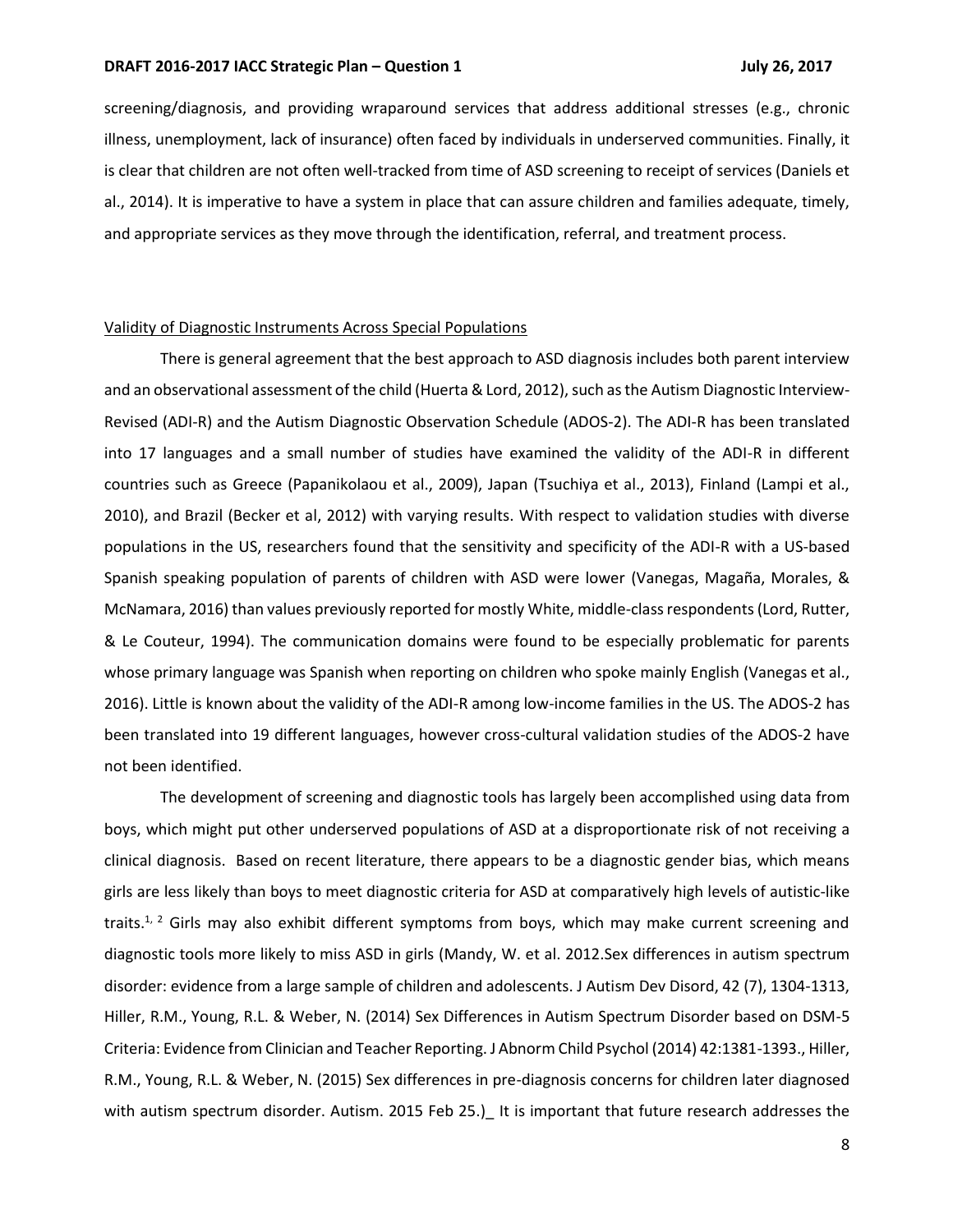gender differences in ASD, both biological and behavioral, in the development of diagnostic tools. Also at risk of being underdiagnosed are individuals with ASD that have other developmental comorbidities. A third of children with ASD also have an intellectual disability (Christensen, 2016) and many individuals with ASD have a dual diagnosis of attention-deficit/hyperactivity disorder (ADHD), having multiple conditions often leads to a misdiagnosis or a delayed ASD diagnosis (Miodovnik et al, 2015). While research is necessary to develop tools that account for the overlap in symptomology, health providers must consider multiple diagnoses during evaluation. In addition, increasing numbers of adults are presenting to clinics for first time diagnoses of ASD, and recent studies suggests that many adults with ASD may be unidentified and living in the community without appropriate supports.<sup>3,33</sup> There is a need to improve diagnostic tools that are specific for adults, this will be discussed in more detail in Chapter 6: *How can we meet the needs of people with ASD as they progress into and through adulthood?* as well as the implications of an adult diagnosis of ASD.

#### **Topic 3: Workforce**

The increased prevalence of diagnosed ASD cases over the past two decades has led to a need for a larger workforce trained in the identification and diagnosis of these disorders, including psychologists, psychiatrists, developmental pediatricians, neurologists and speech and language pathologists. Early detection of ASD will require training those professionals who come in regular contact with young children, including primary care providers and child care providers, to incorporate effective screening and referrals in their daily practice patterns. In response to this need, CDC developed a web-based education program, the [Autism Case Training,](https://www.cdc.gov/ncbddd/actearly/autism/curriculum/class.html) to inform healthcare providers on fundamental components of identifying, diagnosing, and managing ASD through real life scenarios. Promoting, refining, and delivering similar education programs is a critical factor in building a workforce that can effectively serve individuals with ASD and their families.

Families experience lengthy delays between initial referrals and diagnosis of ASD (CDC 2016 ADDM paper, Guinchat et al. 2012, Chawarska et al. 2007). The average delay was 13 months in a study of surveillance records (Wiggins, Baio, Rice, 2006). Parents may not recognize signs of developmental delay, or may have concerns about their child's development but do not know how or when to act on those concerns. There is a need to raise public awareness of the early signs of ASD, to encourage parents to observe and track their child's development, and to encourage them to discuss their concerns with their child's doctor, teachers, and other care providers. The "[Learn the Signs. Act Early.](https://www.cdc.gov/ncbddd/actearly/index.html)" campaign developed by CDC, and the "[16 Gestures by 16 Months](http://firstwordsproject.com/about-16by16/)" series developed by the [First Words Project](http://firstwordsproject.com/) are examples of strategies that can be utilized to raise awareness and facilitate parent-provider collaborations. However, there is still a critical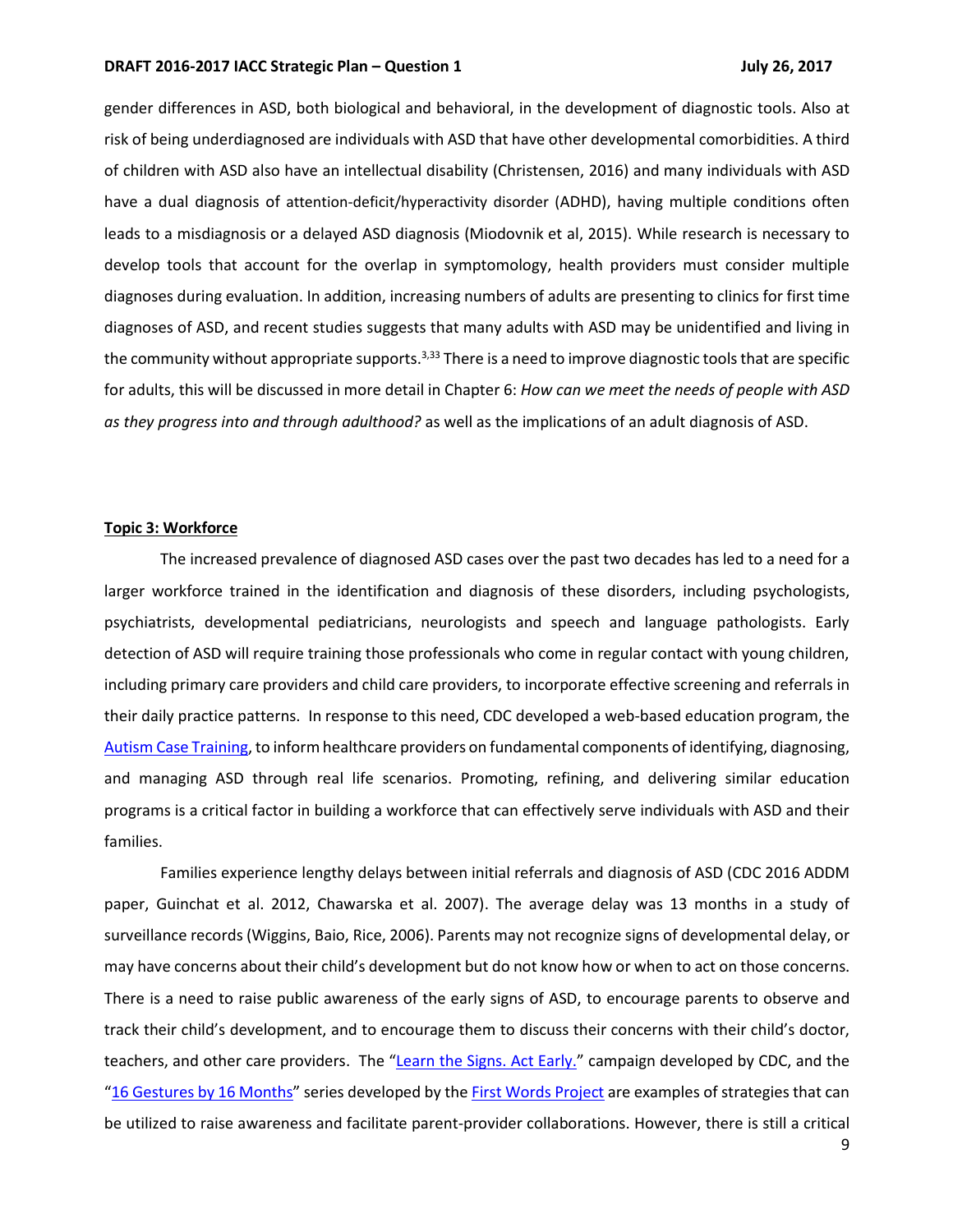research gap on understanding how parent concerns can impact parent engagement in acting on referral for diagnosis and early intervention.

Evidence demonstrates that healthcare professionals are less likely to detect ASD using developmental surveillance without the use of screening tools. Even experienced professionals may miss or misjudge symptoms during a brief observation (Gabrielson et al., 2015). However, primary care providers face barriers to implementing screening that include the time necessary to identify ASD, the cost of conducting screening and the reimbursement for this work, and having appropriately trained personnel in their offices or referral networks.

Lack of compliance with ASD screening recommendations in primary care clinics can be partially addressed through continued development of accurate screening instruments that are easily and efficiently implemented in busy primary care settings. ["Birth to Five: Watch Me Thrive!"](https://www.acf.hhs.gov/ecd/child-health-development/watch-me-thrive) is a coordinated federal effort to raise awareness about the importance of universal early behavioral and developmental screening. This resource offers a collection of research-based screening tools for children under the age of 5. Opportunities exist to leverage other forces to encourage change in these practice habits, such as using innovative technology and professional development to support collaboration between the medical home, the IDEA Part C early intervention system, families, and other members of the individual's care team may offer a mechanism to improve developmental surveillance and monitoring of services (Adams & Tapia, 2013).

Early childhood, healthcare, and education practitioners may lack the technical training to review and compare complex psychometric information on the quality of developmental screening tools. Training for this workforce is needed to improve their ability to screen effectively, recognize ASD symptoms, communicate clearly with parents, and refer appropriately for evaluation and intervention services.

Addressing gaps in our understanding of how healthcare professionals can best reach families from underserved communities continues to be a challenge. There is an opportunity to improve the identification of ASD through materials prepared in languages spoken by target groups within these communities, but even more important are efforts to implement culturally competent practices and engage a workforce with greater cultural diversity in order to better address the needs of culturally diverse populations. For example, outreach activities held in places of worship and other community gatherings where families feel more comfortable may improve parent-provider partnerships and lead to increased identification of ASD.

The workforce necessary for assisting all children to have healthy, meaningful lives is one that encompasses families, persons with autism, paraprofessionals, and health providers. Some important service initiatives are ongoing, but there is a need for additional efforts. The American Academy of Pediatrics (AAP) supports universal screening for ASD and provides training to pediatric providers through several formats (publications, webinars, and face-to-face conferences) and the University Centers of Excellence in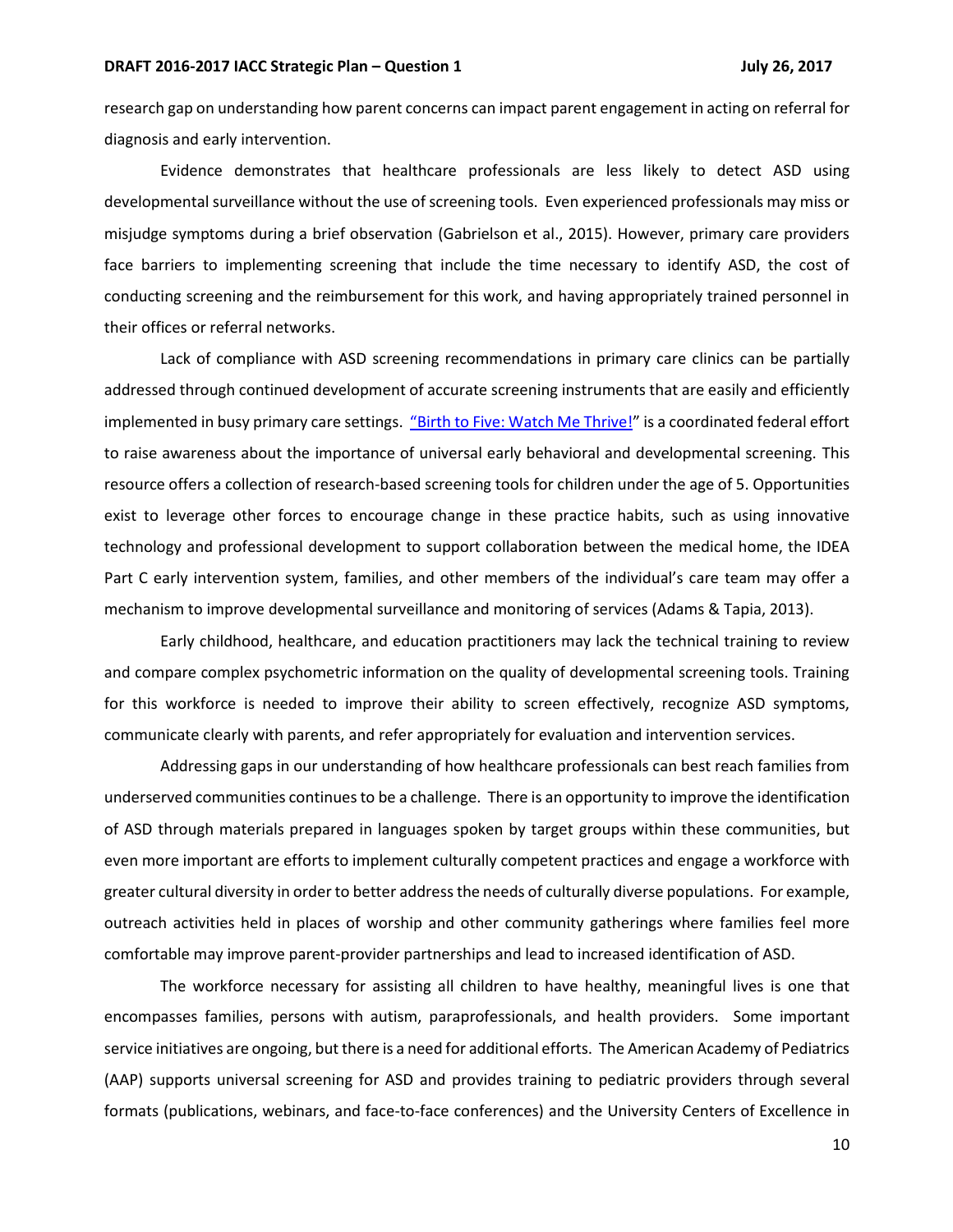Developmental Disabilities (UCEDDs) also provide training to practitioners from over a dozen health care disciplines. Despite the recommended guidelines for utilizing these resources, the professional community is not reaching most of the families and children in need of early intervention. Therefore, service-relevant policies should be considered to make professional development and training more available and to dedicate more resources in order to expand the workforce to address unmet needs for early screening and diagnostic services, and access to care. There is a need for improved policies to facilitate the collaboration of community-based programs and social supports with professional services.

# **Linkage to Intervention Services and Other Supports**

It is critically important that children with ASD are identified early so they can be referred to intervention programs that address their individual needs. Eligibility criteria and the lead agency for early intervention vary by state (health agencies in some states, and child welfare or education agencies in other states). Similarly, some states or regions have more comprehensive insurance coverage and/or more coordinated systems of healthcare than others. Even in better-resourced areas, families are often faced with many complex steps from screening to diagnosis to treatment. Given that the vast majority of toddlers (at least 75%<sup>49</sup>) who will go on to qualify for special education at school-age, are still not identified in time to receive early intervention (ages 0-3 years), there is a continued pressing need to improve access to early intervention services for this age group, in part through IDEA Part C. Additionally, the IDEA Annual Report to Congress<sup>49</sup> indicates a continued broader challenge of the under-identification of infants and toddlers with developmental delays, including ASD, who should be eligible for early intervention through IDEA Part C. This means that most infants and toddlers with a diagnosis of ASD miss the opportunity to receive early intervention services.<sup>49</sup> This service need is unmet to an even greater degree in children from minority backgrounds(Daniels & Mandell, 2014). There is a need to improve access to early screening and to increase the accuracy of screening tools because these are the gateway to early intervention services. Coordination of a care team that includes healthcare and childcare providers is critical to address gaps in screening, and begin to break down barriers for families to act on screening results and to support family engagement in intervention services.

Nearly half of children with ASD have private insurance; the other half have insurance provided by Medicaid or the state-based Children's [Health Insurance Program \(CHIP\),](https://www.medicaid.gov/chip/index.html) or dual private and public coverage.<sup>4</sup> However, about half of families of children with ASD report that their insurance coverage is inadequate to meet their myriad of complex needs and costs. As noted earlier, reimbursement for ASD screening may improve screening rates and more readily become a standard procedure in practices. A systemic issue is that some insurance plans do not cover quality treatments, such as Applied Behavior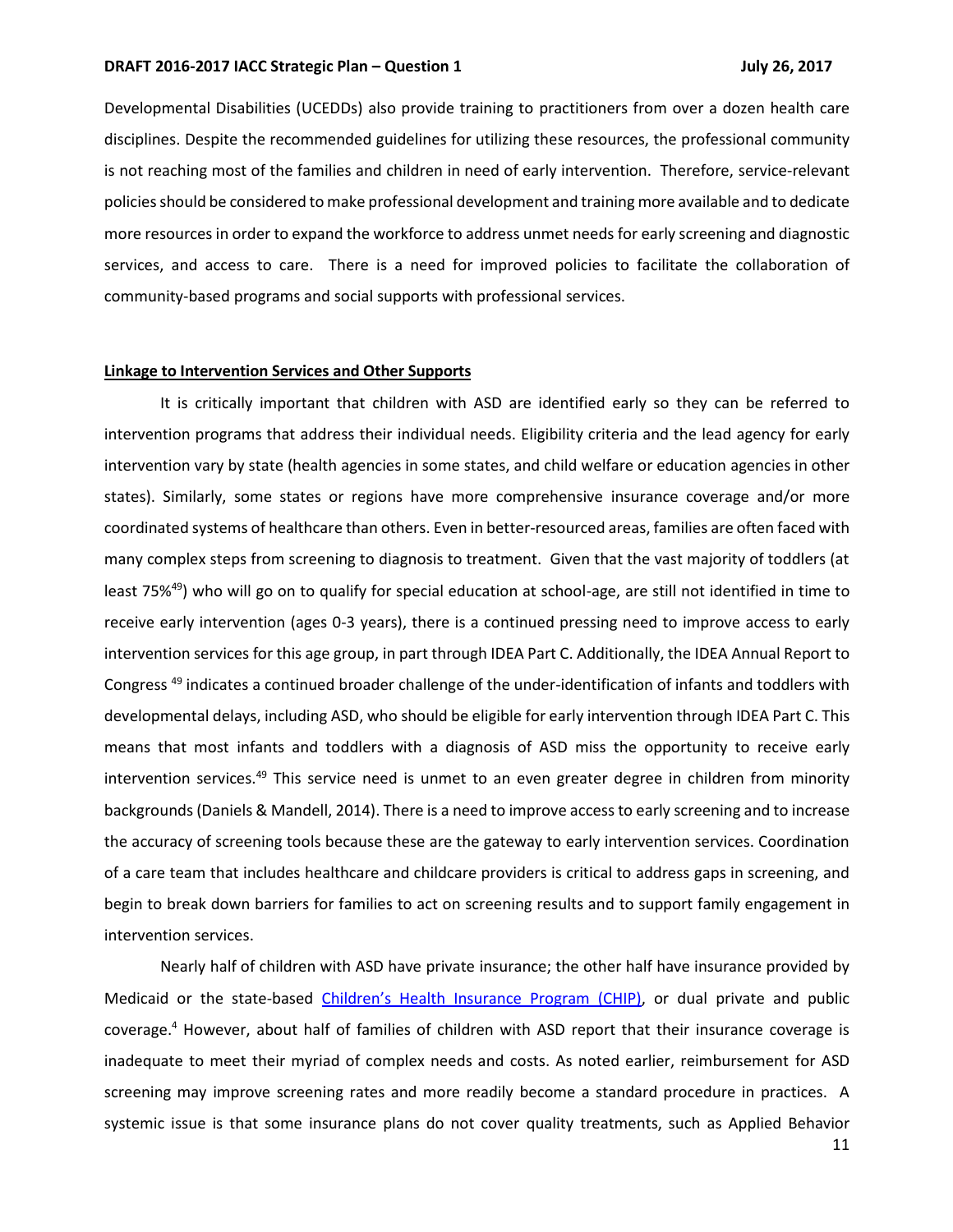Analysis(ABA), or may place limits on essential behavioral, medical, or other health care. Additionally, family social service supports, which contribute greatly to meeting the needs of the child, are not covered. These limitations often leave families struggling in many ways, which results in significant financial and familial burdens. In fact, nearly half of families of children with ASD say their child's health condition has caused major problems for the family and in some cases bankruptcy and other family disruptions, such as divorce or job loss (Cidav, Marcus, Mandell, 2012; Heartly et al, 2010).

Currently, families must navigate different sectors of service in terms of information, provision, and funding (e.g., medical providers, local government, education) all within a very short period of time (from noted concern to early intervention age eligibility cut-offs). The different service sectors are not coordinated and often do not communicate with each other, particularly across health and social service agencies. Systematic barriers for families include considerable differences in the type and amount of services supported by insurance plans, geographic differences in type and amount of services available, and inequities and disparities existing across counties and states. Lastly, systems do not take into account families' concerns about stigma, the reluctance of professionals to make a diagnosis or share concerns about red flags of ASD in very young children, missed or false positive diagnoses, and the need for earlier evaluations and re-evaluations of very early assessments as symptoms are unfolding.

#### **Summary/Progress towards Aspirational Goal**

Significant advances have been made toward early identification of individuals with ASD, so they can be linked to appropriate interventions, services, and supports in as timely a manner as possible, However, gaps still remain. There is a need to validate tools in diverse settings and populations. There is a need to evaluate the effectiveness of universal screening for improving outcomes in ASD. There is a great need to understand the disparities in access and/or utilization of screening and diagnostic tools, and entry into intervention services. In addition, research is needed to develop, adapt, and validate tools that will enable detection of autism in children with intellectual disabilities, girls, and adults. The challenges and barriers include gaps in the evidence base for the benefits of early detection in diverse populations and settings; an insufficient workforce with expertise in ASD diagnosis and intervention; lack of medical home for families of children with ASD; the need for continued insurance reform; disparate and uncoordinated service sectors; and the lack of an infrastructure to track children and families in order to evaluate the efficacy of service systems. There have been important strides in the area of early detection of ASD features, and in demonstrating the impact of early intervention. Yet, there are significant challenges and barriers to implementing screening, diagnostic, and treatment services broadly and reducing disparities in access and utilization. The way forward is reflected in the three Objectives proposed for Question 1.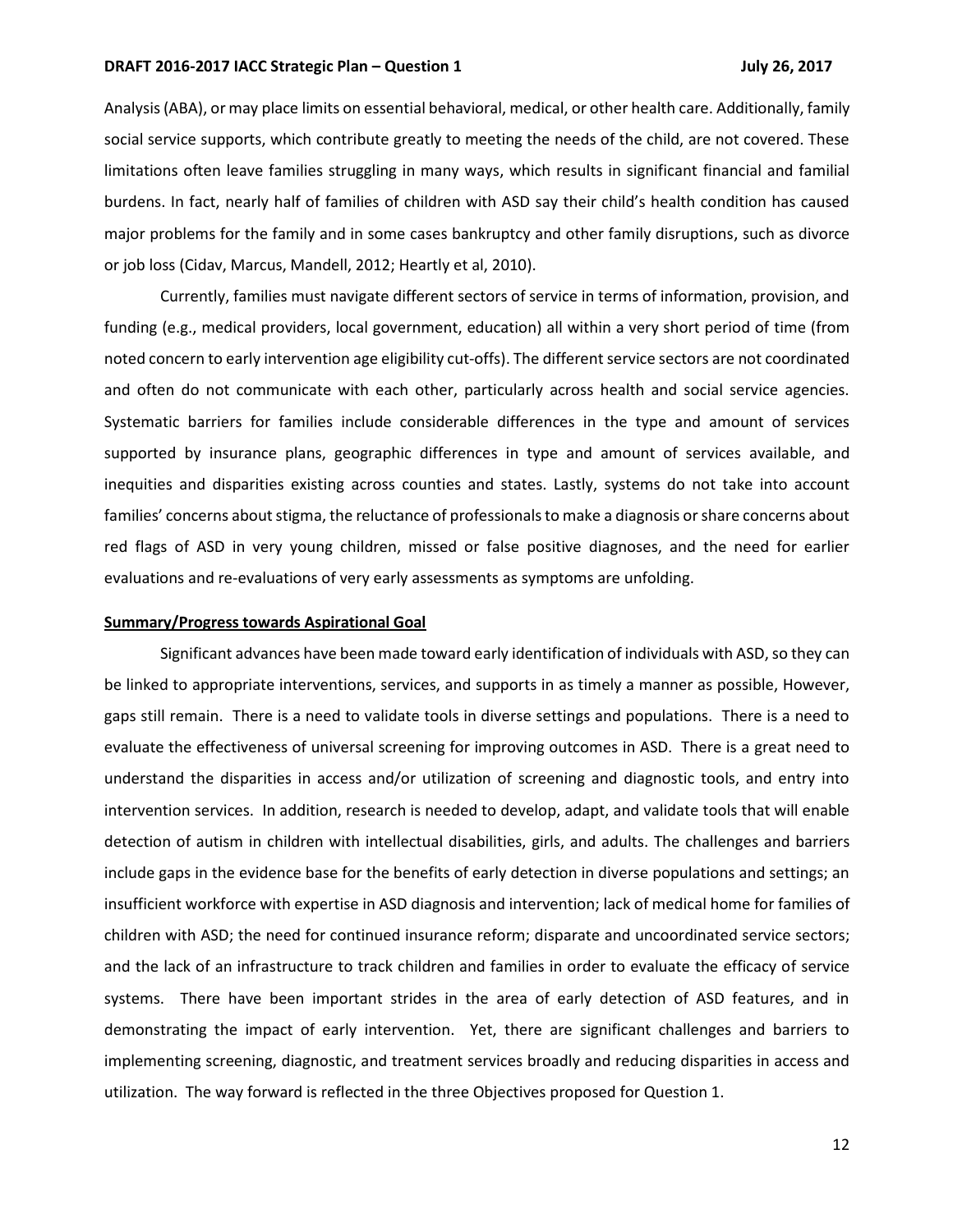# **Objectives**:

# **Objective 1: Strengthen the evidence base for the benefits of early detection of ASD.**

- Implement innovative designs to evaluate the benefit of universal screening for ASD, including research that addresses the specific research gaps noted by the USPSTF report.
- To improve early detection there must be greater attention paid to special autism populations such as girls and intellectually delayed individuals.

# **Objective 2: Reduce disparities in early detection and access to services**

- Improve family engagement and help build an awareness of healthy developmental milestones and warning signs of concern.
- Demonstrate the validity of different screening and diagnostic tools for culturally-diverse communities.
- Increase services in high poverty and under-served regions; improve inclusion of these populations in research.
- Address differences in state policy requirements for Medicaid and the requirement of a diagnosis to receive services.
- Develop a culturally competent and more culturally diverse workforce.

**Objective 3: Improve/validate existing, or develop new tools, methods, and service delivery models for detecting ASD in order to facilitate timely linkage of individuals with ASD to early, targeted interventions and supports.** 

- Continue research on the potential translation of biomarker findings into feasible and valid screening or diagnostic tools.
- Increase coordination and personalization of screening, diagnosis and early intervention services through use of the medical home model, person centered planning, or other service models.
- Conduct research to better understand and develop strategies to address reasons for lack of compliance with screening recommendations; address barriers to universal screening.
- Analyze the impact of insurance reform and national policy on coverage for screening, diagnosis and intervention for children with ASD and their families.
- Evaluate innovative service delivery methods (e.g., use of technology) to improve detection methods and increase access.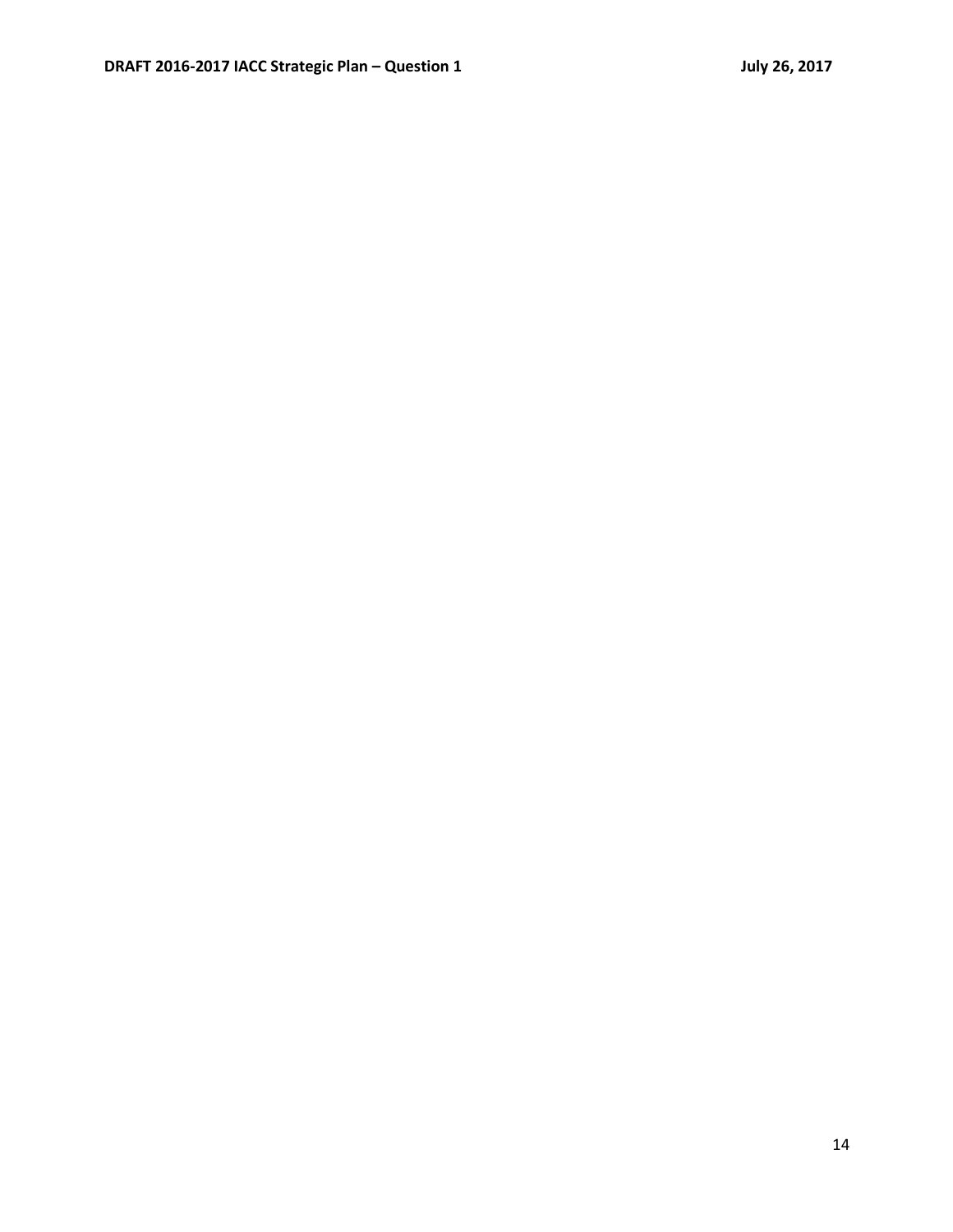# **Q1 Draft References**

**Topic 1: Implementation of diagnostic and screening tools References**

1. Huttenlocher P. R. Synaptic density in human frontal cortex - developmental changes and effects of aging. *Brain Res*. 1979 Mar 16;163(2):195-205. [PMCID].

2. Wetherby A. M., Guthrie W., Woods J., Schatschneider C., Holland R. D., Morgan L., et al. Parentimplemented social intervention for toddlers with autism: an RCT. *Pediatrics*. 2014 Dec;134(6):1084-1093. [PMCID: PMC4243066].

3. Dawson G., Rogers S., Munson J., Smith M., Winter J., Greenson J., et al. Randomized, controlled trial of an intervention for toddlers with autism: the Early Start Denver Model. *Pediatrics*. 2010 Jan;125(1):e17-23. [PMCID: PMC4951085 ].

4. Brian J. A., Smith I. M., Zwaigenbaum L., Roberts W., Bryson S. E. The Social ABCs caregivermediated intervention for toddlers with autism spectrum disorder: Feasibility, acceptability, and evidence of promise from a multisite study. *Autism Res*. 2016 Aug;9(8):899-912. [PMCID: PMC5064621].

5. Christensen D. L., Baio J., Van Naarden Braun K., Bilder D., Charles J., Constantino J. N., et al. Prevalence and Characteristics of Autism Spectrum Disorder Among Children Aged 8 Years--Autism and Developmental Disabilities Monitoring Network, 11 Sites, United States, 2012. *MMWR Surveill Summ*. 2016 Apr 1;65(3):1-23. [PMCID].

6. Arunyanart W., Fenick A., Ukritchon S., Imjaijtt W., Northrup V., Weitzman C. Developmental and Autism Screening: A Survey Across Six States. *Infants and Young Children*. 2012;25(3):175-187. [PMCID].

7. Zwaigenbaum L., Bauman M. L., Fein D., Pierce K., Buie T., Davis P. A., et al. Early Screening of Autism Spectrum Disorder: Recommendations for Practice and Research. *Pediatrics*. 2015 Oct;136 Suppl 1:S41-59. [PMCID].

8. Miller J. S., Gabrielsen T., Villalobos M., Alleman R., Wahmhoff N., Carbone P. S., et al. The each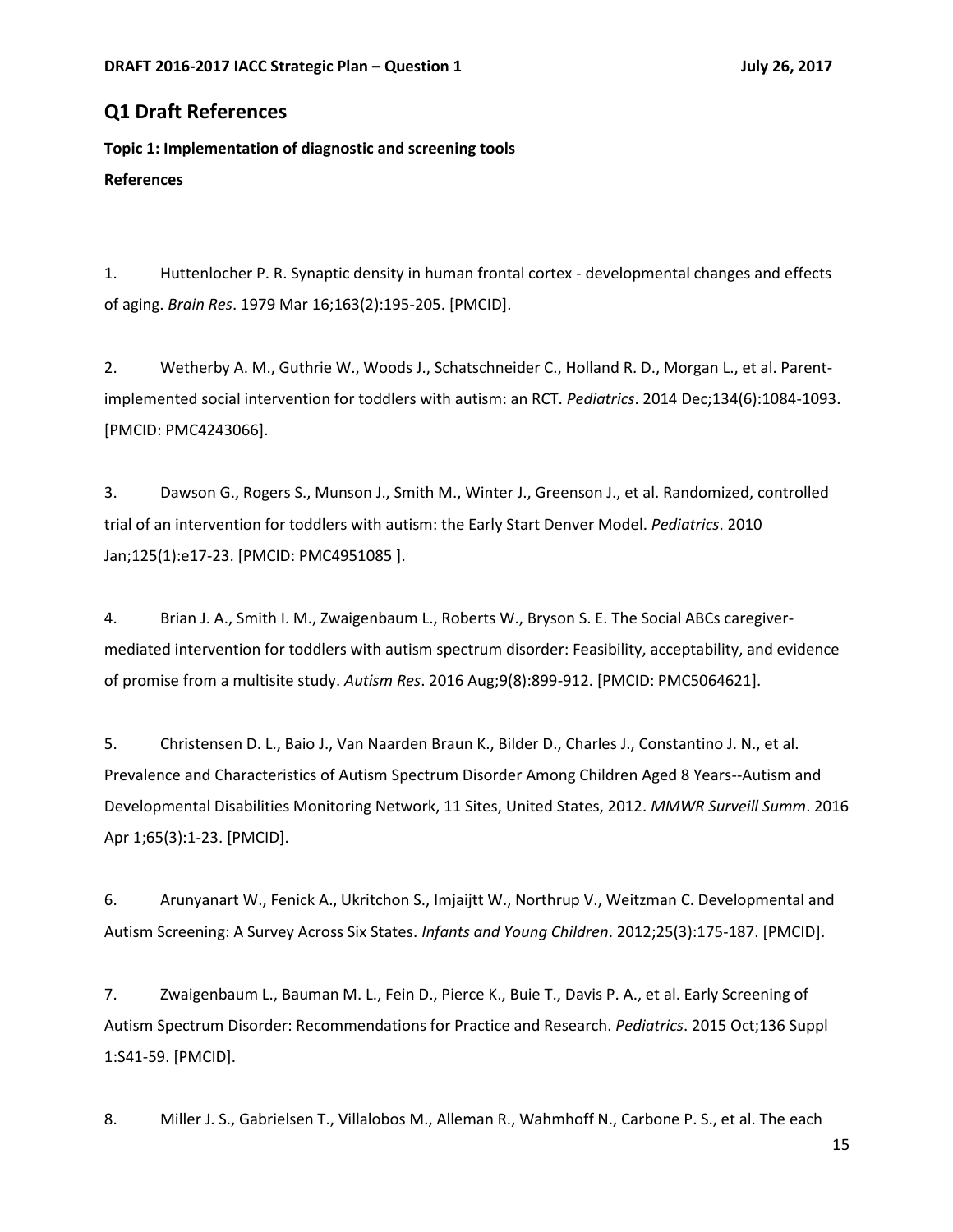child study: systematic screening for autism spectrum disorders in a pediatric setting. *Pediatrics*. 2011 May;127(5):866-871. [PMCID].

9. Siu A. L., Bibbins-Domingo K., Grossman D. C., Baumann L. C., Davidson K. W., Ebell M., et al. Screening for Autism Spectrum Disorder in Young Children: US Preventive Services Task Force Recommendation Statement. *JAMA*. 2016 Feb 16;315(7):691-696. [PMCID].

10. Hassink S. G. AAP Statement on US Preventative Services Task Force draft recomendation statement on autism screening. In; 2015.

11. Robins D. L., Casagrande K., Barton M., Chen C. M., Dumont-Mathieu T., Fein D. Validation of the modified checklist for Autism in toddlers, revised with follow-up (M-CHAT-R/F). *Pediatrics*. 2014 Jan;133(1):37-45. [PMCID: PMC3876182].

12. Carbone P. S., Norlin C., Young P. C. Improving Early Identification and Ongoing Care of Children With Autism Spectrum Disorder. *Pediatrics*. 2016 Jun;137(6). [PMCID].

13. Campbell K., Carpenter K. L., Espinosa S., Hashemi J., Qiu Q., Tepper M., et al. Use of a Digital Modified Checklist for Autism in Toddlers - Revised with Follow-up to Improve Quality of Screening for Autism. *J Pediatr*. 2017 Feb 01. [PMCID].

14. Stenberg N., Bresnahan M., Gunnes N., Hirtz D., Hornig M., Lie K. K., et al. Identifying children with autism spectrum disorder at 18 months in a general population sample. *Paediatr Perinat Epidemiol*. 2014 May;28(3):255-262. [PMCID: PMC3976700].

15. Wetherby A. , Prizant B. Communication and symbolic behavior scales developmental profile - first normed edition. In. Baltimore, MD: Paul H. Brookes; 2002.

16. Guthrie W., Swineford L. B., Nottke C., Wetherby A. M. Early diagnosis of autism spectrum disorder: stability and change in clinical diagnosis and symptom presentation. *J Child Psychol Psychiatry*. 2013 May;54(5):582-590. [PMCID: PMC3556369].

17. Dow D., Guthrie W., Stronach S. T., Wetherby A. M. Psychometric analysis of the Systematic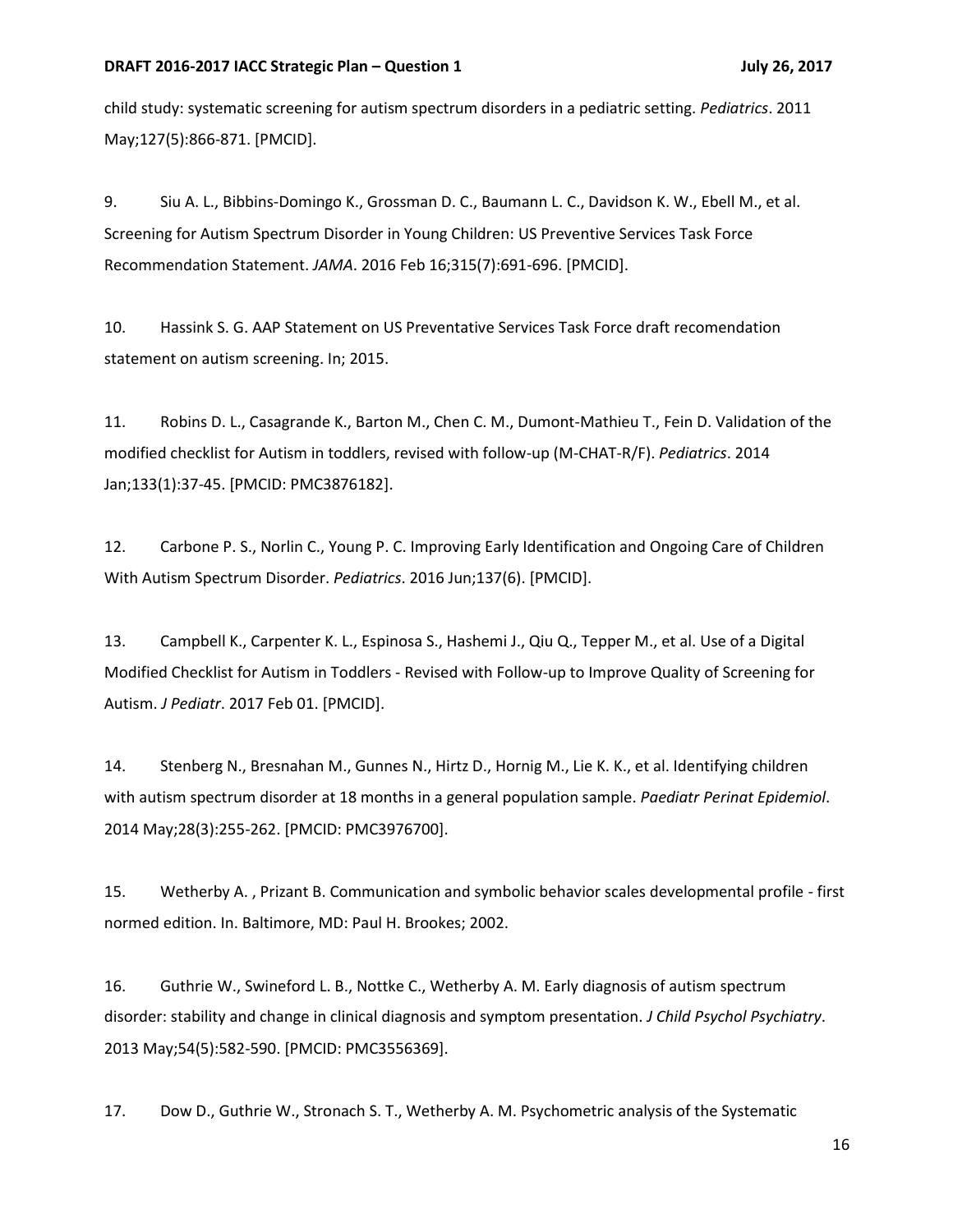Observation of Red Flags for autism spectrum disorder in toddlers. *Autism*. 2017 Apr;21(3):301-309. [PMCID].

18. Ozonoff S., Young G. S., Landa R. J., Brian J., Bryson S., Charman T., et al. Diagnostic stability in young children at risk for autism spectrum disorder: a baby siblings research consortium study. *J Child Psychol Psychiatry*. 2015 Sep;56(9):988-998. [PMCID: PMC4532646].

19. Stronach S.T., Wetherby A.M. Observed and Parent-Report Measures of Social Communication in Toddlers with and without Autism Spectrum Disorder across Race/Ethnicity. *American Journal of Speech Language Pathology*. In Press. [PMCID].

20. Sheldrick R. C., Benneyan J. C., Kiss I. G., Briggs-Gowan M. J., Copeland W., Carter A. S. Thresholds and accuracy in screening tools for early detection of psychopathology. *J Child Psychol Psychiatry*. 2015 Sep;56(9):936-948. [PMCID].

21. Perera H., Jeewandara K. C., Seneviratne S., Guruge C. Culturally adapted pictorial screening tool for autism spectrum disorder: A new approach. *World J Clin Pediatr*. 2017 Feb 08;6(1):45-51. [PMCID].

22. Beranova S., Stoklasa J., Dudova I., Markova D., Kasparova M., Zemankova J., et al. A possible role of the Infant/Toddler Sensory Profile in screening for autism: a proof-of-concept study in the specific sample of prematurely born children with birth weights <1,500 g. *Neuropsychiatr Dis Treat*. 2017;13:191- 200. [PMCID].

23. Barbaro J., Dissanayake C. Prospective identification of autism spectrum disorders in infancy and toddlerhood using developmental surveillance: the social attention and communication study. *J Dev Behav Pediatr*. 2010 Jun;31(5):376-385. [PMCID].

24. Barbaro J., Dissanayake C. Early markers of autism spectrum disorders in infants and toddlers prospectively identified in the Social Attention and Communication Study. *Autism*. 2013 Jan;17(1):64-86. [PMCID].

25. Plumb A. M., Wetherby A. M. Vocalization Development in Toddlers with Autism Spectrum Disorder. *J Speech Lang Hear Res*. 2012 Dec 28. [PMCID].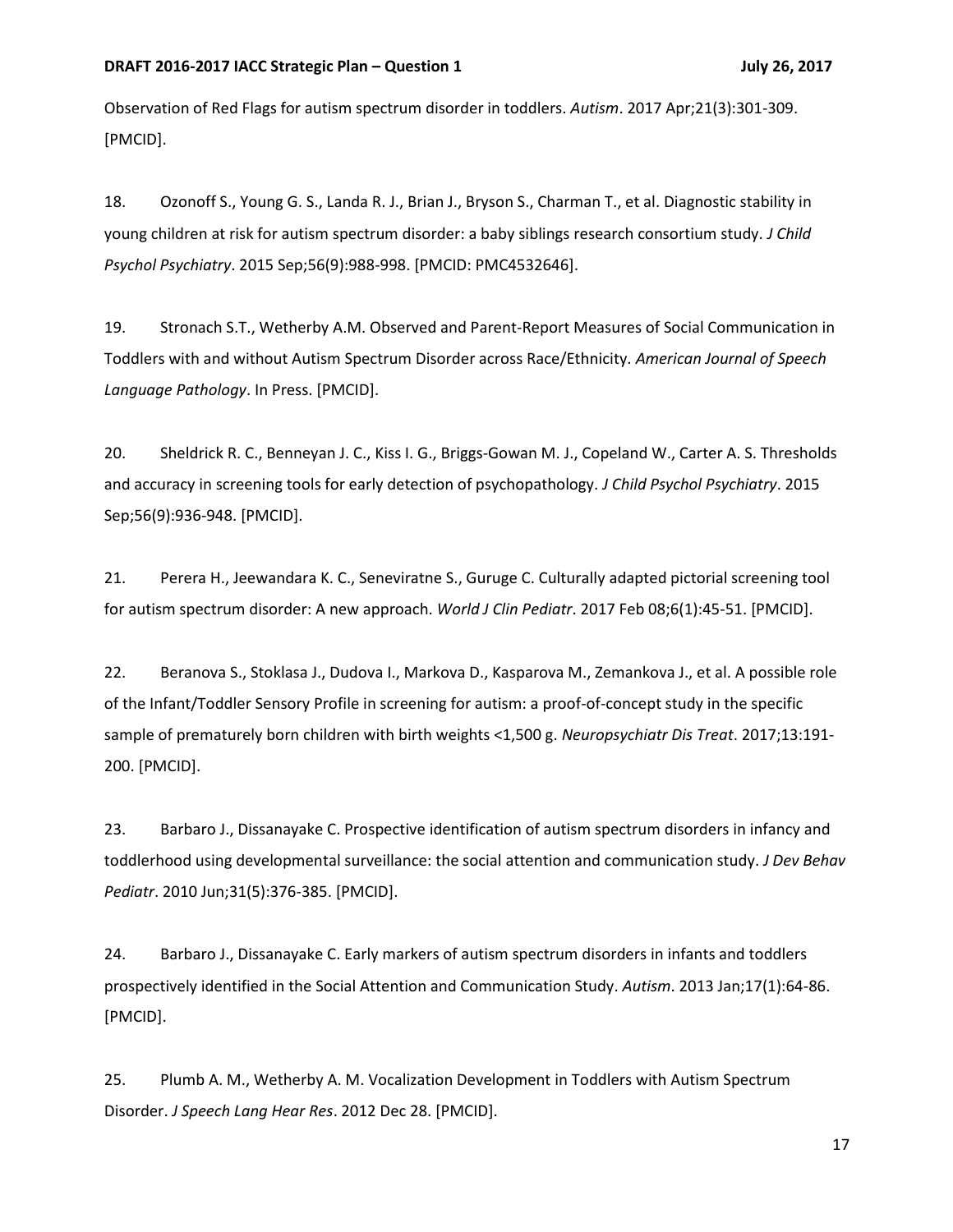26. Zwaigenbaum L., Bauman M. L., Stone W. L., Yirmiya N., Estes A., Hansen R. L., et al. Early Identification of Autism Spectrum Disorder: Recommendations for Practice and Research. *Pediatrics*. 2015 Oct;136 Suppl 1:S10-40. [PMCID].

27. Pierce K., Marinero S., Hazin R., McKenna B., Barnes C. C., Malige A. Eye Tracking Reveals Abnormal Visual Preference for Geometric Images as an Early Biomarker of an Autism Spectrum Disorder Subtype Associated With Increased Symptom Severity. *Biol Psychiatry*. 2016 Apr 15;79(8):657-666. [PMCID: PMC4600640].

28. Jones W., Klin A. Attention to eyes is present but in decline in 2-6 month old infatns later diagnosed with autism. *Nature*. 2013;504(7480):427-431. [PMCID].

29. Constantino J.N., Kennon-McGill S. , Weichselbaum C., Marrus N., Haider A., Gloinski A.L., et al. Infant viewing of social scenes is under genetic control and indexes risk for autism. *Nature*. In Press. [PMCID].

30. Jones E. J., Venema K., Earl R., Lowy R., Barnes K., Estes A., et al. Reduced engagement with social stimuli in 6-month-old infants with later autism spectrum disorder: a longitudinal prospective study of infants at high familial risk. *J Neurodev Disord*. 2016;8:7. [PMCID].

31. Keehn B., Vogel-Farley V., Tager-Flusberg H., Nelson C. A. Atypical hemispheric specialization for faces in infants at risk for autism spectrum disorder. *Autism Res*. 2015 Apr;8(2):187-198. [PMCID].

32. Orekhova E. V., Elsabbagh M., Jones E. J., Dawson G., Charman T., Johnson M. H., et al. EEG hyperconnectivity in high-risk infants is associated with later autism. *J Neurodev Disord*. 2014;6(1):40. [PMCID: 4232695].

33. Shen M. D., Nordahl C. W., Young G. S., Wootton-Gorges S. L., Lee A., Liston S. E., et al. Early brain enlargement and elevated extra-axial fluid in infants who develop autism spectrum disorder. *Brain : a journal of neurology*. 2013 Sep;136(Pt 9):2825-2835. [PMCID: 3754460].

34. Hazlett H. C., Gu H., Munsell B. C., Kim S. H., Styner M., Wolff J. J., et al. Early brain development in

18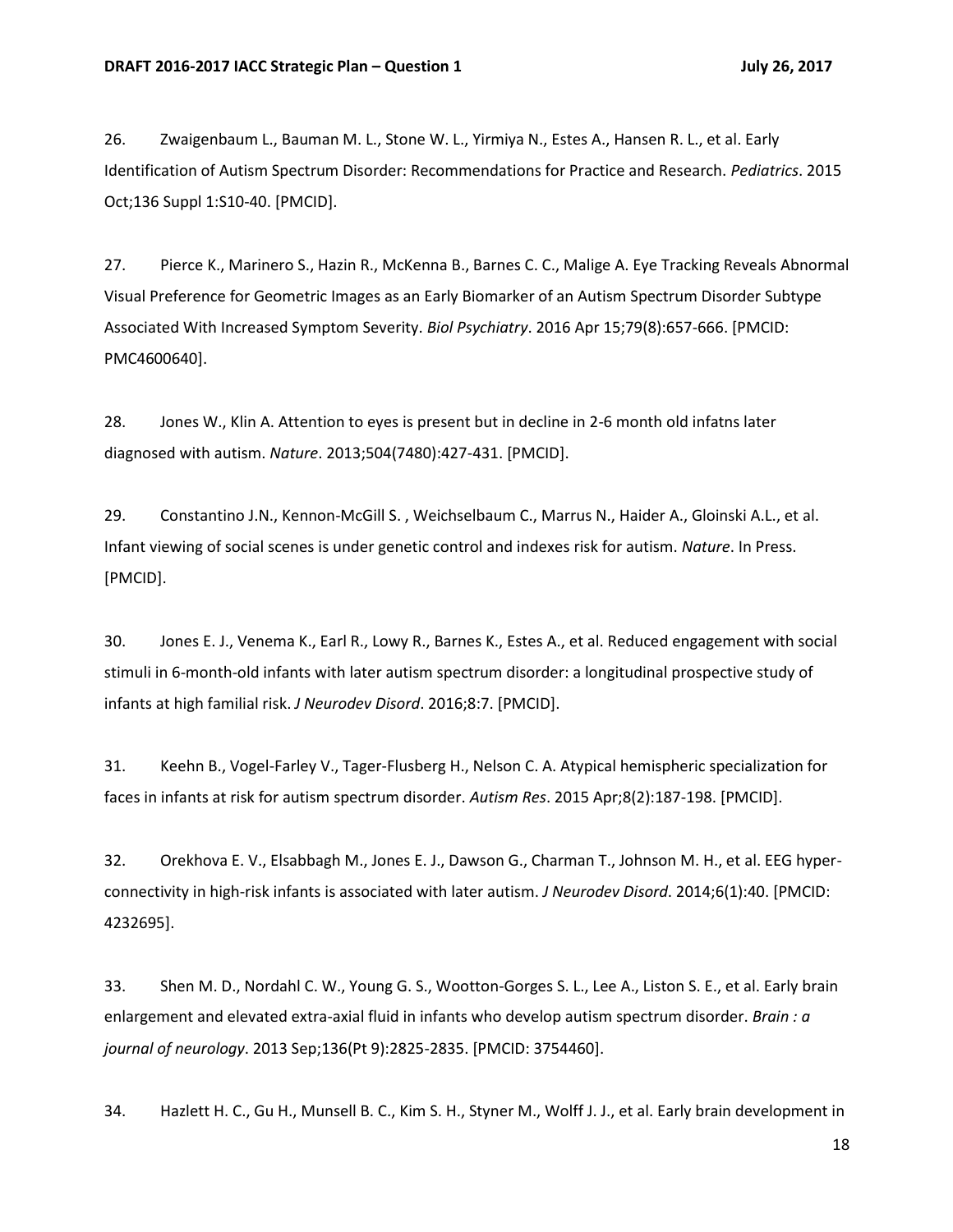infants at high risk for autism spectrum disorder. *Nature*. 2017 Feb 15;542(7641):348-351. [PMCID].

35. Lombardo M. V., Pierce K., Eyler L. T., Carter Barnes C., Ahrens-Barbeau C., Solso S., et al. Different functional neural substrates for good and poor language outcome in autism. *Neuron*. 2015 Apr 22;86(2):567-577. [PMCID].

36. Pramparo T., Pierce K., Lombardo M. V., Carter Barnes C., Marinero S., Ahrens-Barbeau C., et al. Prediction of autism by translation and immune/inflammation coexpressed genes in toddlers from pediatric community practices. *JAMA Psychiatry*. 2015 Apr;72(4):386-394. [PMCID].

37. Chawarska K., Shic F., Macari S., Campbell D. J., Brian J., Landa R., et al. 18-month predictors of later outcomes in younger siblings of children with autism spectrum disorder: a baby siblings research consortium study. *J Am Acad Child Adolesc Psychiatry*. 2014 Dec;53(12):1317-1327 e1311. [PMCID].

38. Guthrie W., Swineford L. B., Wetherby A. M., Lord C. Comparison of DSM-IV and DSM-5 factor structure models for toddlers with autism spectrum disorder. *J Am Acad Child Adolesc Psychiatry*. 2013 Aug;52(8):797-805 e792. [PMCID].

39. Barbaro J., Dissanayake C. Diagnostic stability of autism spectrum disorder in toddlers prospectively identified in a community-based setting: Behavioural characteristics and predictors of change over time. *Autism*. 2016 Jul 28. [PMCID].

40. Fenikile T. S., Ellerbeck K., Filippi M. K., Daley C. M. Barriers to autism screening in family medicine practice: a qualitative study. *Prim Health Care Res Dev*. 2015 Jul;16(4):356-366. [PMCID].

41. Elder J. H., Brasher S., Alexander B. Identifying the Barriers to Early Diagnosis and Treatment in Underserved Individuals with Autism Spectrum Disorders (ASD) and Their Families: A Qualitative Study. *Issues Ment Health Nurs*. 2016 Jun;37(6):412-420. [PMCID].

42. Dosreis S., Weiner C. L., Johnson L., Newschaffer C. J. Autism spectrum disorder screening and management practices among general pediatric providers. *J Dev Behav Pediatr*. 2006 Apr;27(2 Suppl):S88- 94. [PMCID].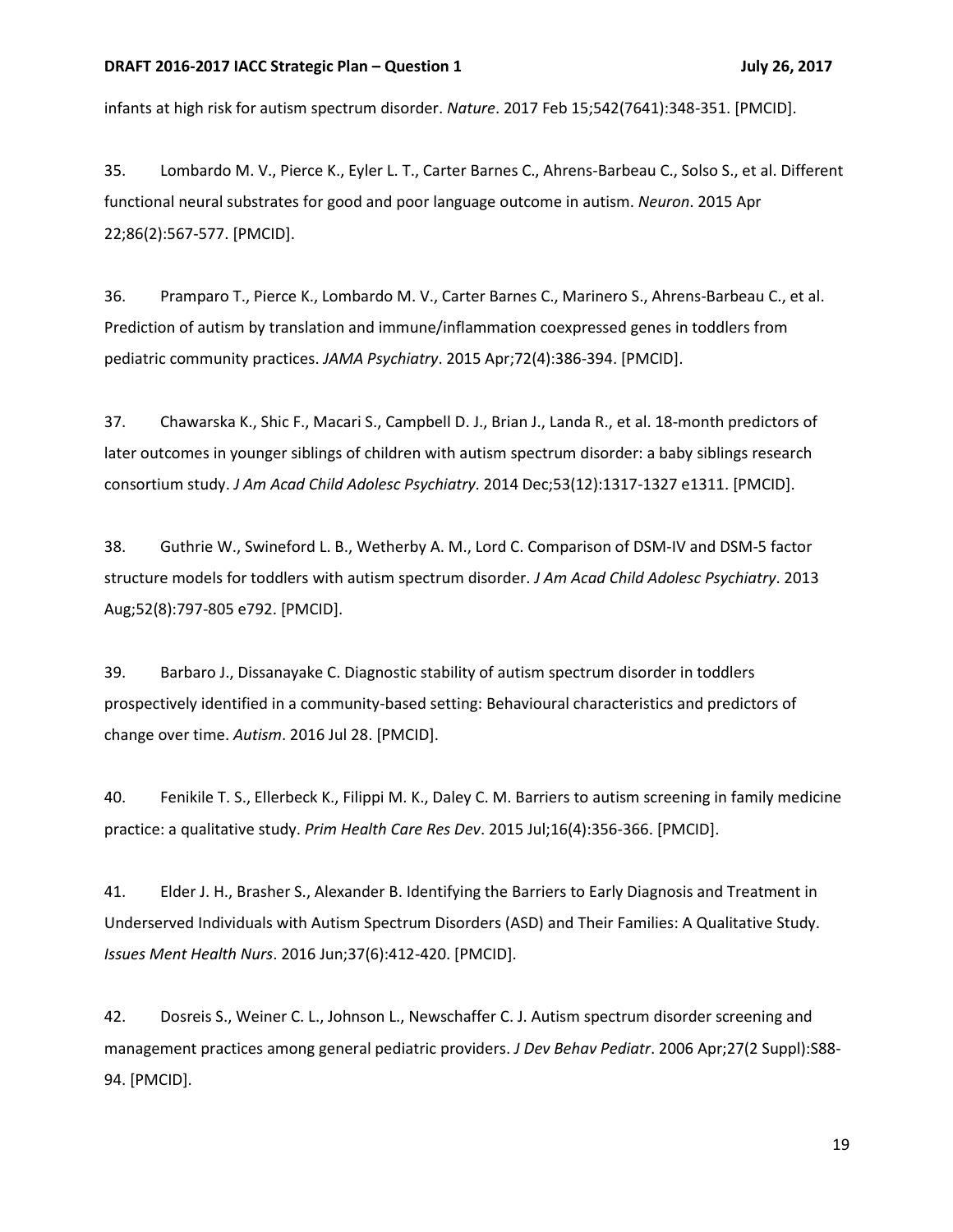43. Van Cleave J., Morales D. R., Perrin J. M. Pediatric response to court-mandated Medicaid behavioral screening in Massachusetts. *J Dev Behav Pediatr*. 2013 Jun;34(5):335-343. [PMCID: PMC3680882].

44. Dawson G. Why It's Important to Continue Universal Autism Screening While Research Fully Examines Its Impact. *JAMA Pediatr*. 2016 Jun 01;170(6):527-528. [PMCID].

45. Zwaigenbaum L., Bauman M. L., Choueiri R., Kasari C., Carter A., Granpeesheh D., et al. Early Intervention for Children With Autism Spectrum Disorder Under 3 Years of Age: Recommendations for Practice and Research. *Pediatrics*. 2015 Oct;136 Suppl 1:S60-81. [PMCID].

46. Anderson D. K., Liang J. W., Lord C. Predicting young adult outcome among more and less cognitively able individuals with autism spectrum disorders. *J Child Psychol Psychiatry*. 2014 May;55(5):485-494. [PMCID].

47. Pierce K., Courchesne E., Bacon E. To Screen or Not to Screen Universally for Autism is not the Question: Why the Task Force Got It Wrong. *J Pediatr*. 2016 Sep;176:182-194. [PMCID].

48. Keriel-Gascou M., Buchet-Poyau K., Rabilloud M., Duclos A., Colin C. A stepped wedge cluster randomized trial is preferable for assessing complex health interventions. *J Clin Epidemiol*. 2014 Jul;67(7):831-833. [PMCID].

49. US Department of Education. *The 38th Annual Report to Congress on the Implementation of the Individuals with Disabilities Education Act.* Washington D.C.: U.S. Department of Education; 2016.

50. Gabrielsen TP, Farley M, Speer L, Villalobos M, Baker CN, Miller J. Identifying autism in a brief observation. Pediatrics. 2015;135(2):e330-8.

51. Nygren G, Cederlund M, Sandberg E, Gillstedt F, Arvidsson T, Gillberg IC, Andersson GW, Gillberg C. The prevalence of autism spectrum disorders in toddlers: a population study of 2-year-old Swedish children. Journal of autism and developmental disorders. 2012;42(7):1491-7.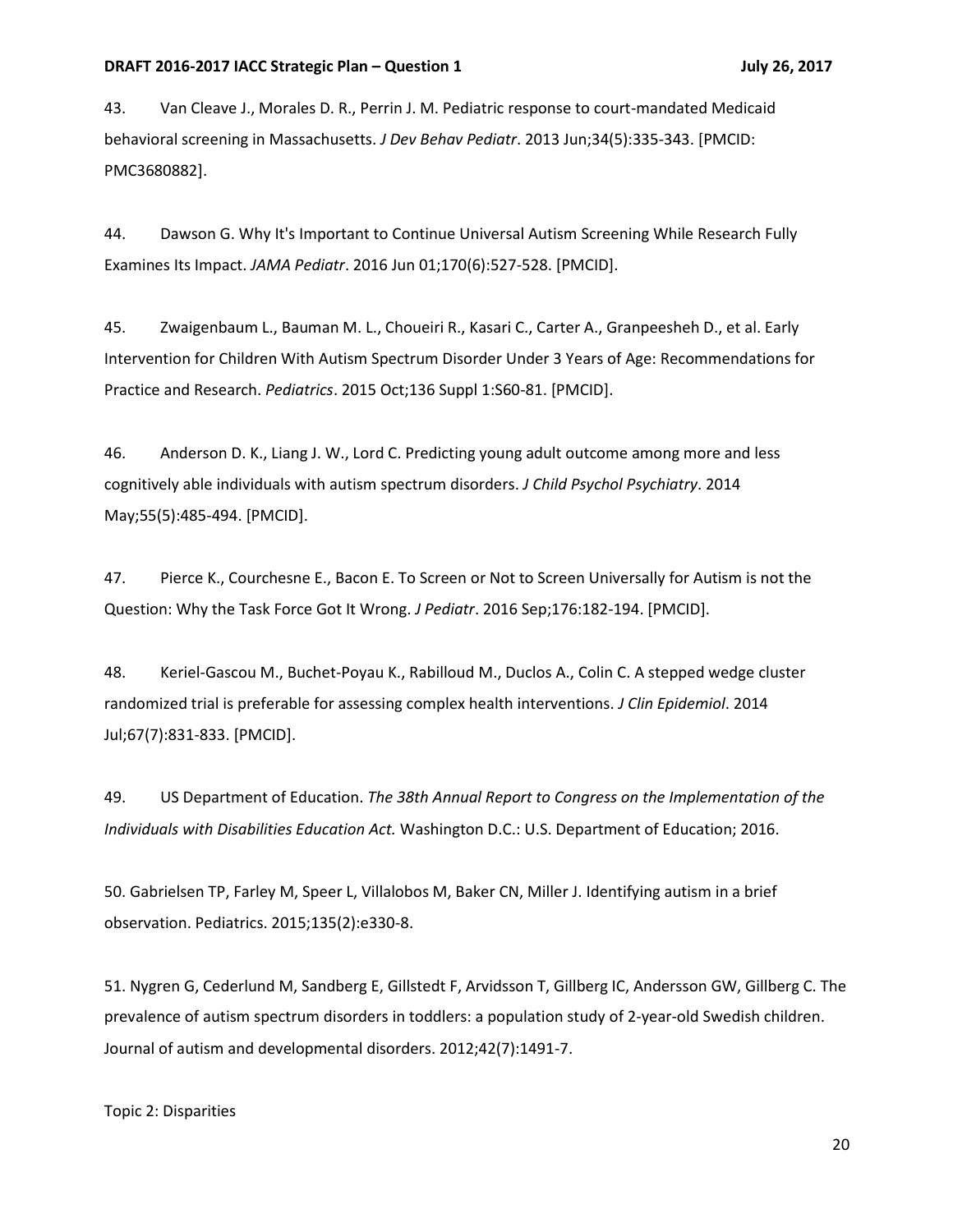Arunyanart, W., Fenick, A., Ukritchon, S., Imjaijitt, W., Northrup, V., & Weitzman, C. (2012). Developmental and autism screening: A survey across six states. Infants & Young Children, 25(3), 175-187.

Bates, B. R., Graham, D., Striley, K., Patterson, S., Arora, A., & Hamel-Lambert, J. (2014). Examining antecedents of caregivers' access to early childhood developmental screening: Implications for campaigns promoting use of services in appalachian Ohio. *Child Health Promotion, 15*(3), 413-421. DOI: 10.1177/1524839913479955

Becker, M. M., Wagner, M. B., Bosa, C. A., Schmidt, C., Longo, D., Papaleo, C., & Riesgo, R. S. (2012). Translation and validation of Autism Diagnostic Interview-Revised (ADI-R) for autism diagnosis in Brazil. Arquivos de Neuro-psiquiatria, 70(3), 185-190.

Bethell, C. D., Kogan, M. D., Strickland, B. B., Schor, E. L., Robertson, J., & Newacheck, P. W. (2011). A national and state profile of leading health problems and health care quality for US children: key insurance disparities and across-state variations. Academic Pediatrics, 11(3), S22-S33.

Centers for Disease Control and Prevention (CDC) Developmental Disabilities Monitoring Network (2016). Prevalence and characteristics of autism spectrum disorder among children aged 8 years - Autism and Developmental Disabilities Monitoring network, 11 sites, United States, 2012. MMWR 65;3:1-23.

Charman, T., Baird, G., Simonoff, E., Chandler, S., Davison‐Jenkins, A., Sharma, A., ... & Pickles, A. (2015). Testing two screening instruments for autism spectrum disorder in UK community child health services. Developmental Medicine & Child Neurology.

Daniels, A. M., & Mandell, D. S. (2014). Explaining Differences in Age at Autism Spectrum Disorder Diagnosis: A Critical Review. Autism: The International Journal of Research and Practice, 18(5), 583-597. Dickerson, A. S., Rahbar, M. H., Pearson, D. A., Kirby, R. S., Bakian, A. V., Bilder, D. A., ... & Durkin, M. (2016, online). Autism spectrum disorder reporting in lower socioeconomic neighborhoods. Autism, 1-11. PMID: 27627912

Dosreis, S., Weiner, C. L., Johnson, L., & Newschaffer, C. J. (2006). Autism spectrum disorder screening and management practices among general pediatric providers. Journal of Developmental & Behavioral Pediatrics, 27(2), S88-S94.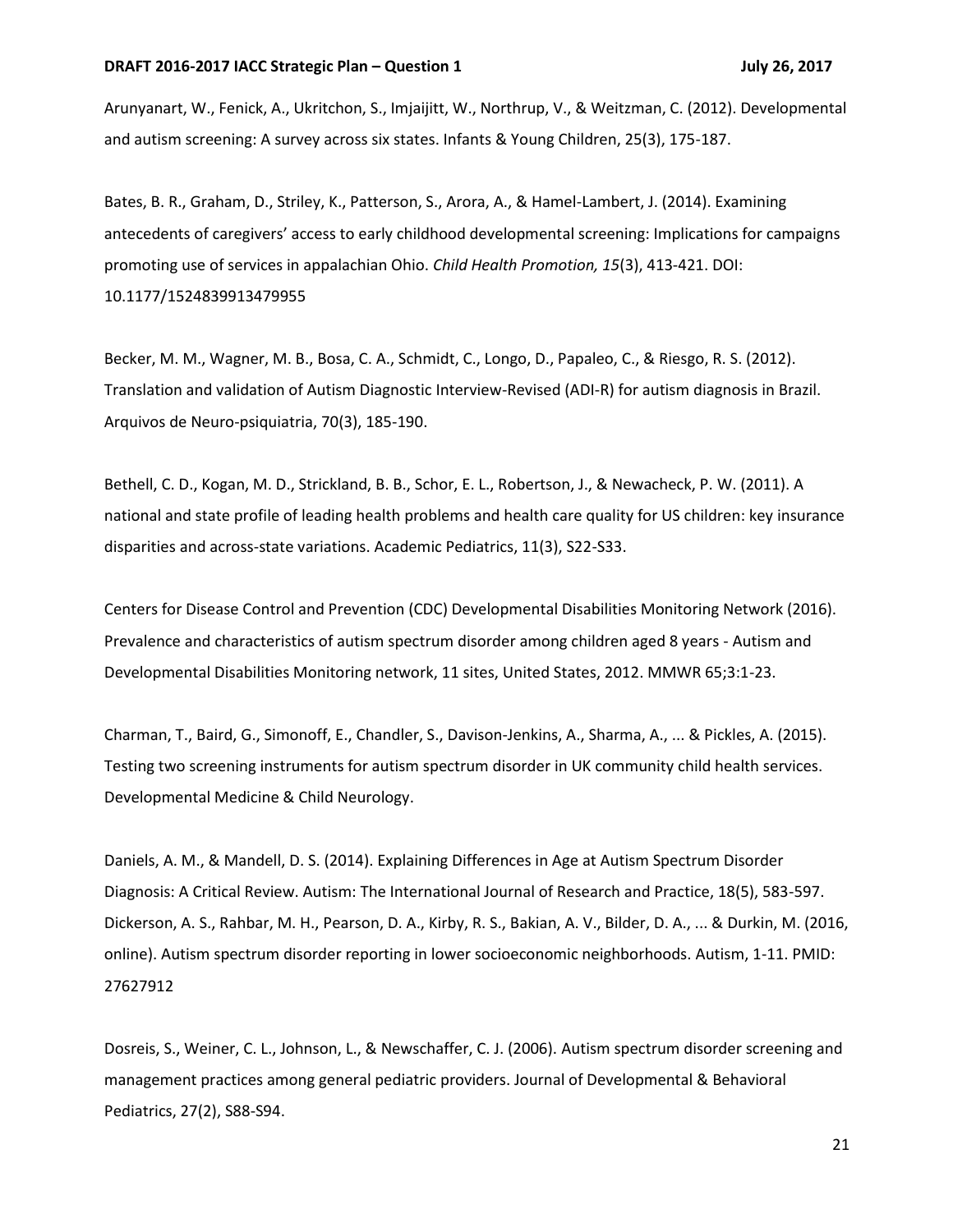Fountain, C., King, M.D., & Bearman, P.S. (2011) Age of diagnosis for autism: individual and community factors across 10 birth cohorts. Journal of Epidemiology and Community Health 65, 503-510.

García-Primo, P., Hellendoorn, A., Charman, T., Roeyers, H., Dereu, M., Roge, B., ... & Moilanen, I. (2014). Screening for autism spectrum disorders: state of the art in Europe. *European Child & Adolescent Psychiatry, 23*(11), 1005-1021. PMC4229652.

Gillis, J.M. (2009). Screening Practices of Family Physicians and Pediatricians in 2 Southern States. *Infants & Young Children, 22*(4), 321-331.

Guevara-Campos, J., González-Guevara, L., Puig-Alcaraz, C., & Cauli, O. (2013). Autism spectrum disorders associated to a deficiency of the enzymes of the mitochondrial respiratory chain. *Metabolic Brain Disease, 28*(4), 605-612.

Herlihy, L., Brooks, B., Dumont-Mathieu, T., Barton, M., Fein, D., Chen, C., & Robins, D. L. (2014). Standardized screening facilitates timely diagnosis of autism spectrum disorder in a diverse sample of lowrisk toddlers. *Journal of Developmental and Behavioral Pediatrics, 35*(2), 85-92.

Huerta, M., & Lord, C. (2012). Diagnostic evaluation of autism spectrum disorders. *Pediatric Clinics of North America, 59*(1), 103-111.

Janvier, Y. M., Harris, J. F., Coffield, C. N., Louis, B., Xie, M., Cidav, Z., & Mandell, D. S. (2016). Screening for autism spectrum disorder in underserved communities: Early childcare providers as reporters. *Autism, 20*(3), 364-373.

Kavanagh, J., Gerdes, M., Sell, K., Jimenez, M., & Guevara, J. (2012). SERIES: An integrated approach to supporting child development. *Evidence to Action,* 1-15. Obtained from[:](http://policylab.chop.edu/sites/default/files/pdf/publications/PolicyLab_EtoA_SERIES_Developmental_Screening_Summer_2012.pdf) [http://policylab.chop.edu/sites/default/files/pdf/publications/PolicyLab\\_EtoA\\_SERIES\\_Developmental\\_Scr](http://policylab.chop.edu/sites/default/files/pdf/publications/PolicyLab_EtoA_SERIES_Developmental_Screening_Summer_2012.pdf) [eening\\_Summer\\_2012.pdf](http://policylab.chop.edu/sites/default/files/pdf/publications/PolicyLab_EtoA_SERIES_Developmental_Screening_Summer_2012.pdf)

Khowaja, M. K., Hazzard, A. P., & Robins, D. L. (2015). Sociodemographic Barriers to Early Detection of Autism: Screening and Evaluation Using the M-CHAT, M-CHAT-R, and Follow-Up. *Journal of Autism and*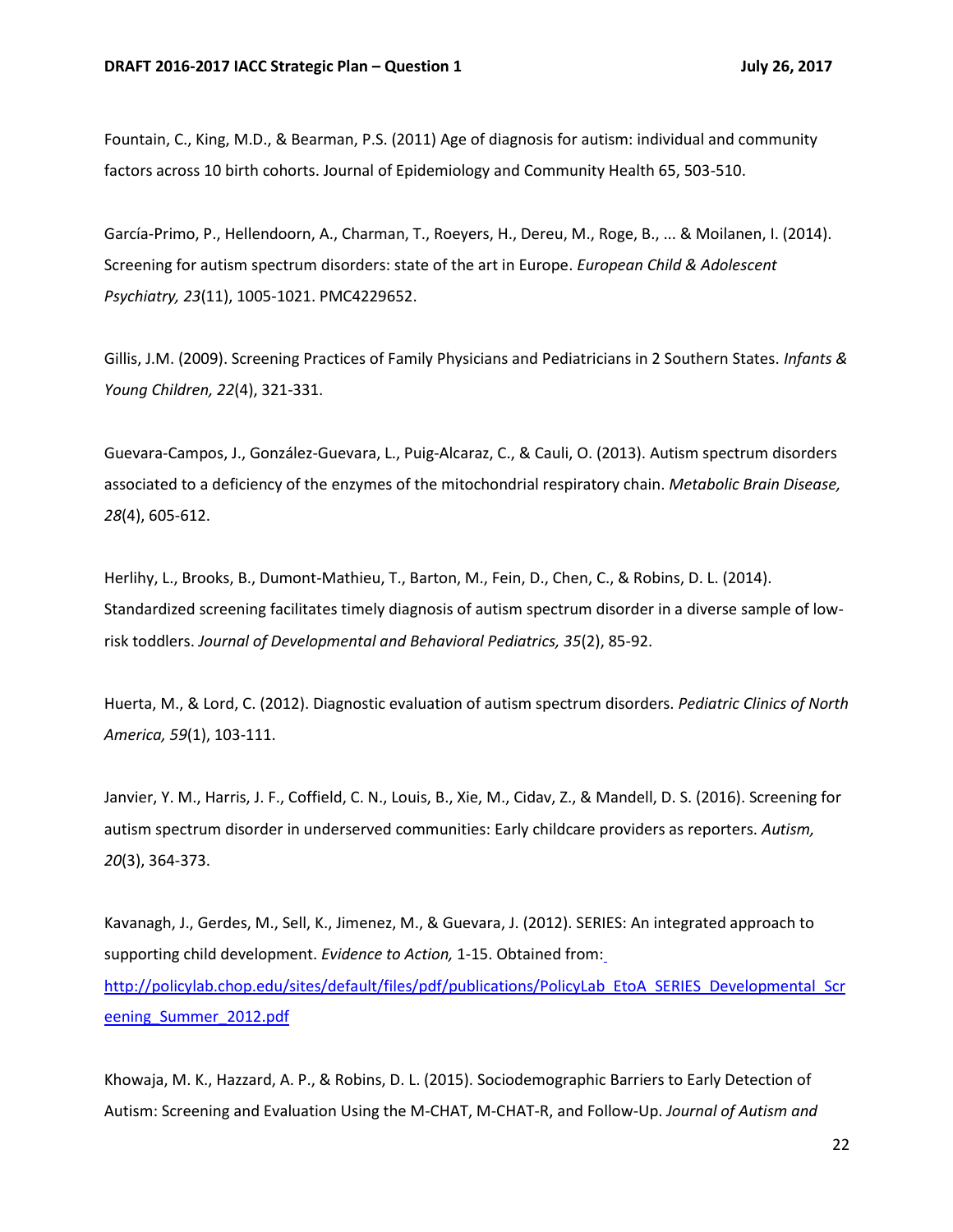*Developmental Disorders, 45*(6), 1797-1808.

Kiani, R., Tyrer, F., Hodgson, A., Berkin, N., & Bhaumik, S. (2013). Urban–rural differences in the nature and prevalence of mental ill-health in adults with intellectual disabilities. *Journal of Intellectual Disability Research, 57*(2), 119–127. <https://doi.org/10.1111/j.1365-2788.2011.01523.x>

Lampi, K. M., Sourander, A., Gissler, M., Niemelä, S., Rehnström, K., Pulkkinen, E., ... & Von Wendt, L. (2010). Brief report: validity of Finnish registry‐based diagnoses of autism with the ADI‐R. *Acta Pædiatrica, 99*(9), 1425-1428.

Lord, C., Rutter, M., & Le Couteur, A. (1994). Autism Diagnostic Interview-Revised: a revised version of a diagnostic interview for caregivers of individuals with possible pervasive developmental disorders. *Journal of Autism and Developmental Disorders, 24*(5), 659-685.

Magaña, S., Lopez, K., Aguinaga, A., & Morton, H. (2013). Access to diagnosis and treatment services among Latino children with autism spectrum disorders. *Intellectual and Developmental Disabilities, 51*(3), 141-153.

Mandell, D. S., Novak, M. M., & Zubritsky, C. D. (2005). Factors associated with age of diagnosis among children with autism spectrum disorders. *Pediatrics, 116*(6), 1480-1486. The National Survey of Children's Health (NSCH). (2011/12). Data query from the Child and Adolescent Health Measurement Initiative, Data Resource Center for Child and Adolescent Health website. Retrieved 03/04/17 from childhealthdata.org.

Palmer, R. F., Blanchard, S., Stein, Z., Mandell, D., & Miller, C. (2006). Environmental mercury release, special education rates, and autism disorder: an ecological study of Texas. *Health & Place, 12*(2), 203-209.

Papanikolaou, K., Paliokosta, E., Houliaras, G., Vgenopoulou, S., Giouroukou, E., Pehlivanidis, A., ... & Tsiantis, I. (2009). Using the Autism Diagnostic Interview-Revised and the Autism Diagnostic Observation Schedule-Generic for the diagnosis of autism spectrum disorders in a Greek sample with a wide range of intellectual abilities. *Journal of Autism and Developmental Disorders, 39*(3), 414-420.

Pierce, K., Carter, C., Weinfeld, M., Desmond, J., Hazin, R., Bjork, R., & Gallagher, N. (2011). Detecting,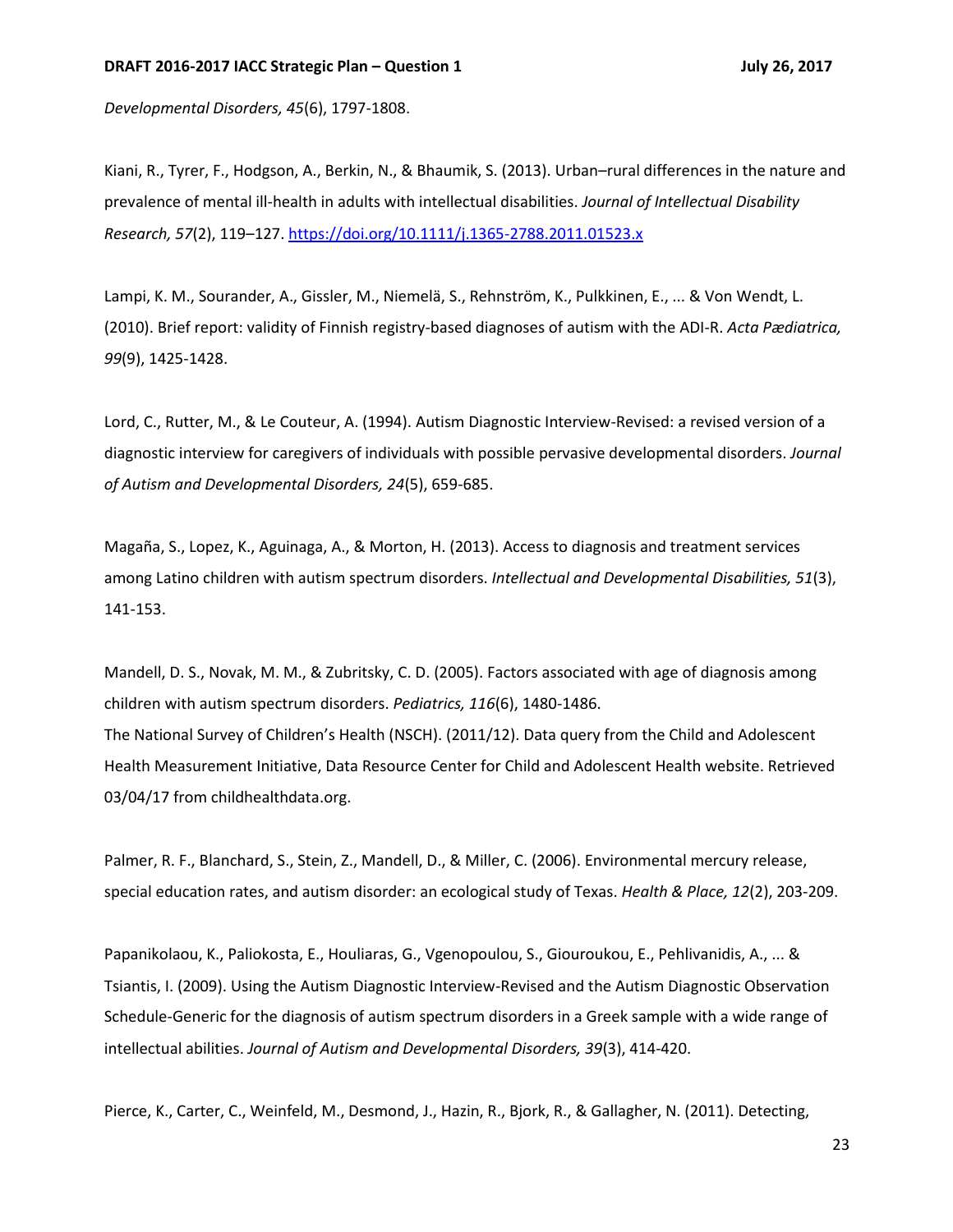studying, and treating autism early: the one-year well-baby check-up approach. *The Journal of Pediatrics, 159*(3), 458-465. PMC3157595

Rhoades, R. A., Scarpa, A., & Salley, B. (2007). The importance of physician knowledge of autism spectrum disorder: results of a parent survey. *BMC Pediatrics, 7*(1), 37.

Robins, D.L., Fein, D., & Barton, M. (1999). The Modified Checklist for Autism in Toddlers (M-CHAT). Selfpublished. www.mchatscreen.com

Robins, D.L., Fein, D., & Barton, M. (2009). The Modified Checklist for Autism in Toddlers, Revised, with Follow-up (M-CHAT-R/F). Self-published. www.mchatscreen.com

Robins, D.L., Casagrande, K., Barton, M.L., Chen, C., Dumont-Mathieu, T., & Fein, D. (2014). Validation of the Modified Checklist for Autism in Toddlers-Revised with Follow-Up (M-CHAT-R/F). *Pediatrics, 133*(1), PMC3876182.

Rosenberg, R. E., Landa, R., Law, J. K., Stuart, E. A., & Law, P. A. (2011). Factors affecting age at initial autism spectrum disorder diagnosis in a national survey. *Autism research and treatment*, Article ID 874619, 1-11. doi:10.1155/2011/874619 .

Scarpa, A., Reyes, N. M., Patriquin, M. A., Lorenzi, J., Hassenfeldt, T. A., Desai, V. J., & Kerkering, K. W. (2013). The modified checklist for autism in toddlers: Reliability in a diverse rural American sample. *Journal of Autism and Developmental Disorders, 43*(10), 2269-2279.

Shattuck, P. T., & Grosse, S. D. (2007). Issues related to the diagnosis and treatment of autism spectrum disorders. *Developmental Disabilities Research Reviews, 13*(2), 129-135.

Shattuck, P. T., Durkin, M., Maenner, M., Newschaffer, C., Mandell, D. S., Wiggins, L., ... & Baio, J. (2009). Timing of identification among children with an autism spectrum disorder: findings from a populationbased surveillance study. *Journal of the American Academy of Child & Adolescent Psychiatry, 48*(5), 474- 483.

Siu, A.L., US Preventive Services Task Force (USPSTF), Bibbins-Domingo, K., Grossman, D.C., Baumann, L.C.,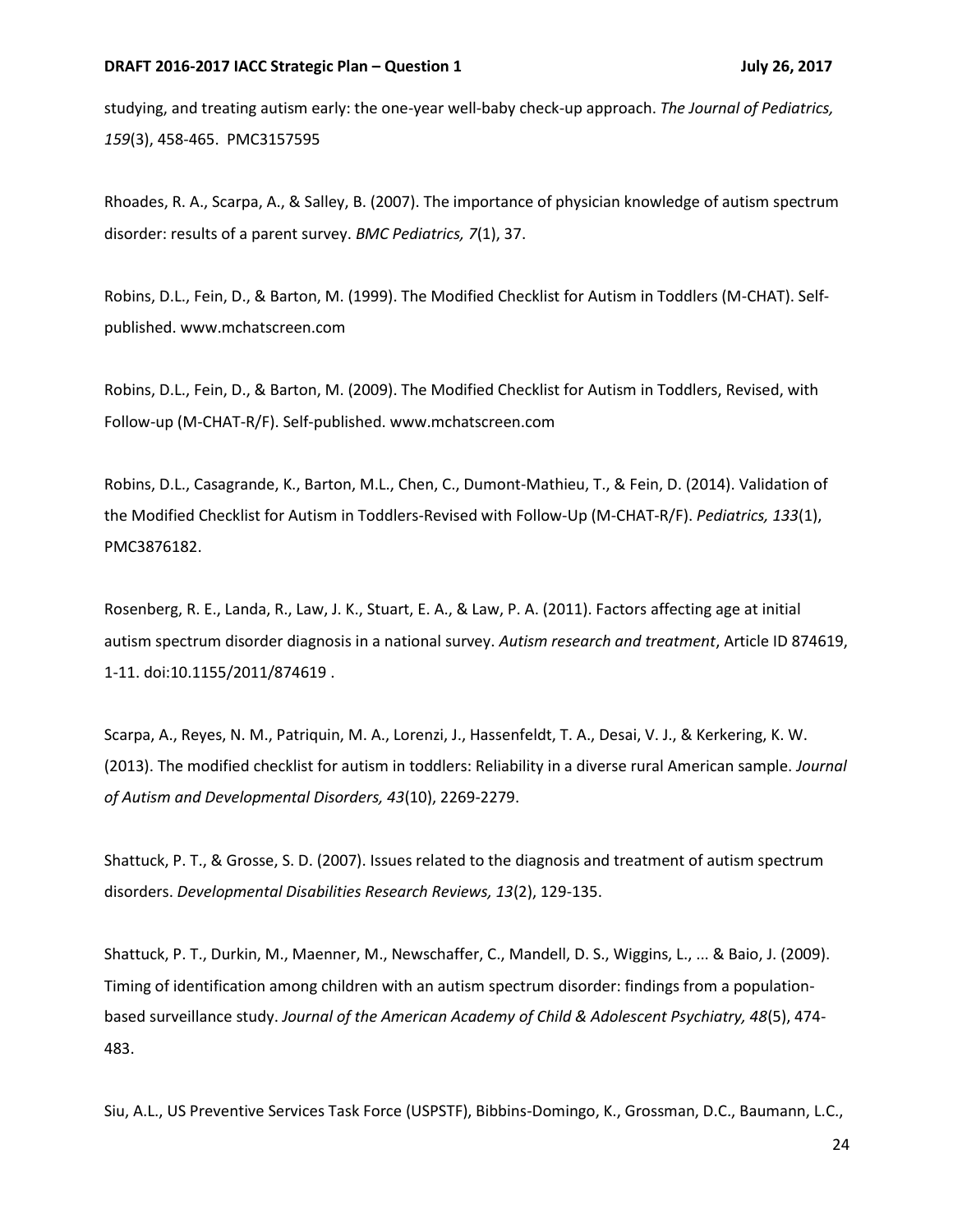Davidson, K.W., et al. (2016). Screening for Autism Spectrum Disorder in Young Children: US Preventive Services Task Force Recommendation Statement. *Journal of the American Medical Association, 315*(7), 691-696. PMID: 26881372

Soto, S., Linas, K., Jacobstein, D., Biel, M., Migdal, T., & Anthony, B. J. (2014). A review of cultural adaptations of screening tools for autism spectrum disorders. *Autism*, 1362361314541012.

Thomas, P., Zahorodny, W., Peng, B., Kim, S., Jani, N., Halperin, W., & Brimacombe, M. (2012). The association of autism diagnosis with socioeconomic status. *Autism, 16*(2), 201-213.

Tsuchiya, K. J., Matsumoto, K., Yagi, A., Inada, N., Kuroda, M., Inokuchi, E., ... & Mohri, I. (2013). Reliability and validity of autism diagnostic interview-revised, Japanese version. *Journal of Autism and Developmental Disorders, 43*(3), 643-662.

Twyman, K. A., Maxim, R. A., Leet, T. L., & Ultmann, M. H. (2009). Parents' developmental concerns and age variance at diagnosis of children with autism spectrum disorder. *Research in Autism Spectrum Disorders, 3*(2), 489-495.

Valicenti-McDermott, M., Hottinger, K., Seijo, R., & Shulman, L. (2012). Age at diagnosis of autism spectrum disorders. *The Journal of Pediatrics, 161*(3), 554-556.

Vanegas, S. B., Magaña, S., Morales, M., & McNamara, E. (2016). Clinical Validity of the ADI-R in a US-Based Latino Population. *Journal of Autism and Developmental Disorders, 46*(5), 1623-1635. Western Psychological Services. Translations of the Autism Diagnostic Interview, Revised. Retrieved from wpspublish.com 3/3/17.

Windham, G. C., Smith, K. S., Rosen, N., Anderson, M. C., Grether, J. K., Coolman, R. B., & Harris, S. (2014). Autism and Developmental Screening in a Public, Primary Care Setting Primarily Serving Hispanics: Challenges and Results. *Journal of Autism and Developmental Disorders, 44*(7), 1621-1632.

Yama, B., Freeman, T., Graves, E., Yuan, S., & Campbell, M. K. (2012). Examination of the properties of the Modified Checklist for Autism in Toddlers (M-CHAT) in a population sample. *Journal of Autism and Developmental Disorders, 42*(1), 23-34.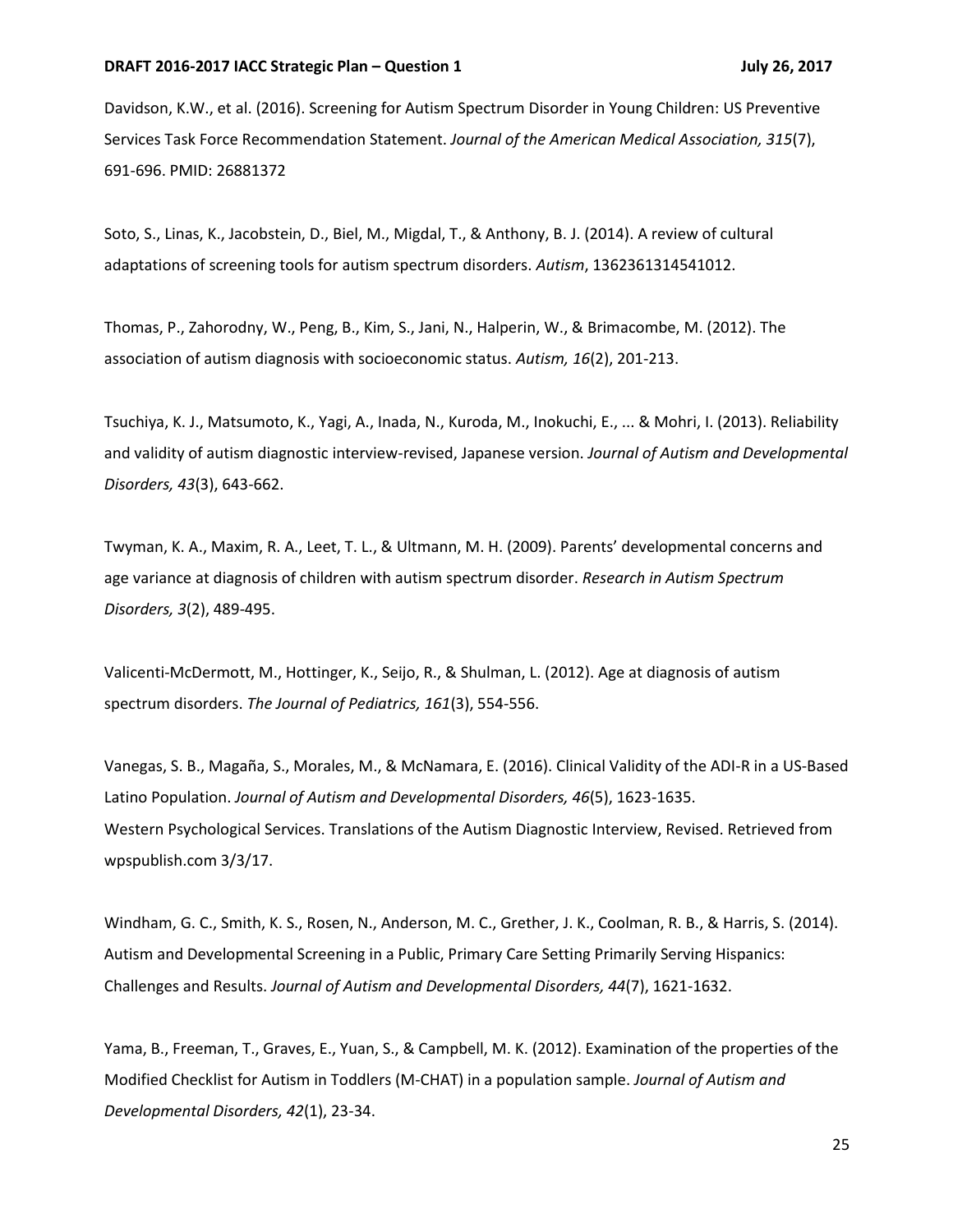Zuckerman, K. E., Mattox, K., Donelan, K., Batbayar, O., Baghaee, A., & Bethell, C. (2013). Pediatrician identification of Latino children at risk for autism spectrum disorder. *Pediatrics, 132*, 445-453. DOI: 10.1542/peds.2013-0383. PMID: 23958770.

TOPIC 3 workforce

1. King TM, Rosenberg LA, Fuddy L, et al. Prevalence and early identification of language delays among atrisk three year olds. J Dev Behav Pediatr. 2005;26:293–303. 2. Mazurek MO, Handen BL, Wodka EL, et al. Age at first autism spectrum disorder diagnosis: the role of birth cohort, demographic factors, and clinical features. J Dev Behav Pediatr. 2014;35: 561–569.

3. Zuckerman KE, Sinche B, Cobian M, et al. Conceptualization of autism in the Latino community and its relationship with early diagnosis. J Dev Behav Pediatr. 2014;35:522–532.

4. Werner EE, Honzik MP, Smith RS. Prediction of intelligence and achievement at ten years from twenty months pediatric and psychologic examinations. Child Dev. 1968;39:1063–1075.

5. Gabrielsen TP, Farley M, Speer L, et al. Identifying autism in a brief observation. Pediatrics. 2015;135:e330–e338.

6. Siu AL; US Preventive Services Task Force (USPSTF)., Bibbins-Domingo K, Grossman DC, Baumann LC, Davidson KW, Ebell M, García FA, Gillman M, Herzstein J, Kemper AR, Krist AH, Kurth AE, Owens DK, Phillips WR, Phipps MG, Pignone MP. Screening for Autism Spectrum Disorder in Young Children: US Preventive Services Task Force Recommendation Statement. JAMA. 2016 Feb 16;315(7):691-6.

Wiggins LD, Baio J, Rice C. Examination of the time between first evaluation and first autism spectrum diagnosis in a population-based sample. J Dev Behav Pediatr. 2006 Apr;27:S79–87.

Additional references:

Adams R, Tapia C, The Council on Children with Disabilities (2013). Early intervention, IDEA Part C services, and the medical home: Collaboration with best practice and best outcome. *Pediatrics*. 2013;132:e1073– e1086.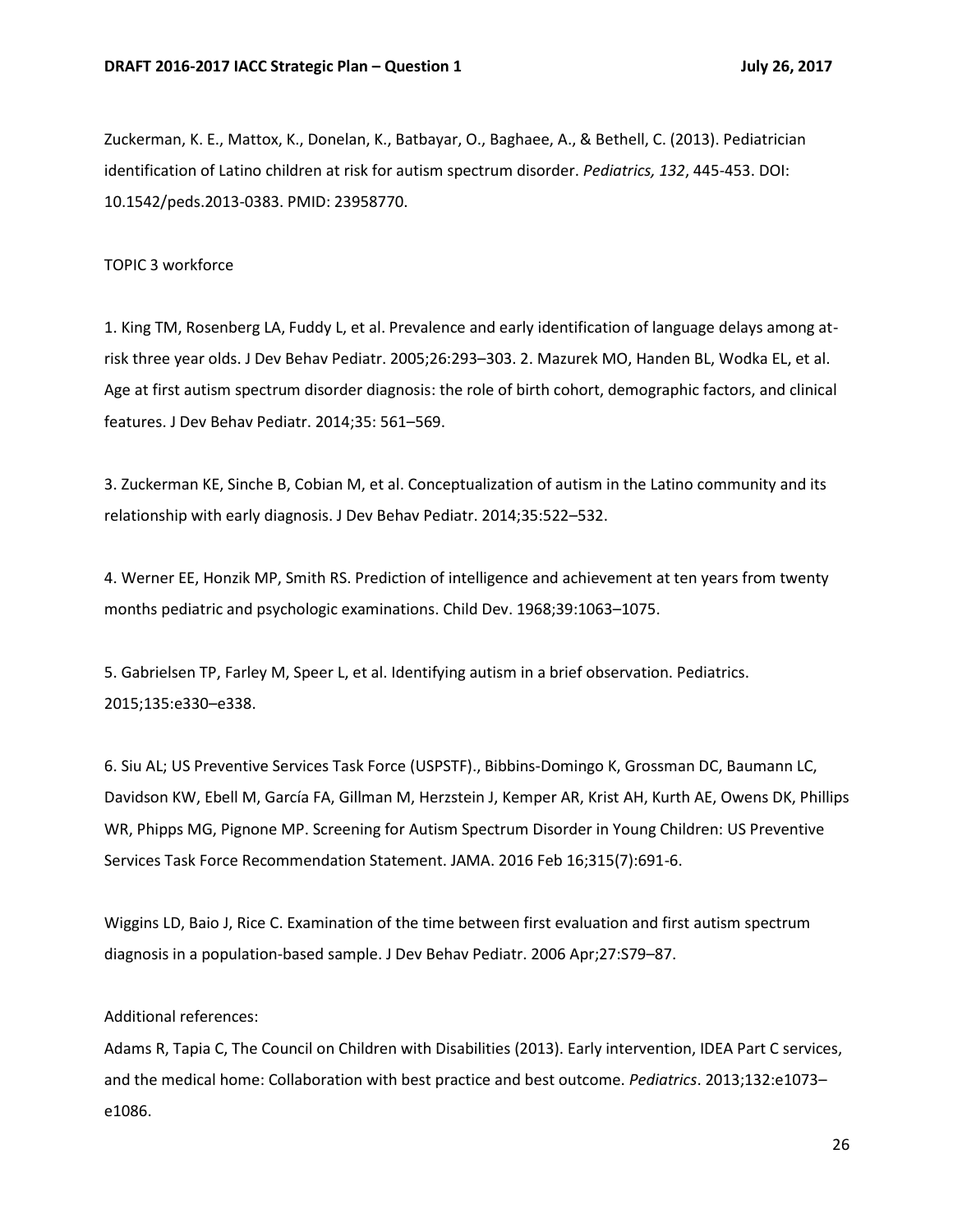$\overline{a}$ 

Guinchat V, Chamak B, Bonniau B, Bodeau N, Perisse D, Cohen D, Danion A. Very early signs of autism reported by parents include many concerns not specific to autism criteria. *Res Autism Spectr Disord*. 2012;6(2):589-601.

Mandell DS, Wiggins LD, Carpenter LA, Daniels J, DiGuiseppi C, Durkin MS, Giarelli E, Morrier MJ, Nicholas JS, Pinto-Martin JA, Shattuck PT, Thomas KC, Yeargin-Allsopp M, Kirby RS. Racial/ethnic disparities in the identification of children with autism spectrum disorders. *Am J Public Health*. 2009;99(3):493-498. doi:10.2105/AJPH.2007.131243.

Christensen DL, Baio J, Braun KV, et al. Prevalence and Characteristics of Autism Spectrum Disorder Among Children Aged 8 Years — Autism and Developmental Disabilities Monitoring Network, 11 Sites, United States, 2012. MMWR Surveill Summ 2016;65(No. SS-3)(No. SS-3):1–23. DOI: [http://dx.doi.org/10.15585/mmwr.ss6503a1.](http://dx.doi.org/10.15585/mmwr.ss6503a1)

Emerson, R. W., Adams, C., Nishino, T., Hazlett, H. C., Wolff, J. J., Zwaigenbaum, L., ... & Kandala, S. (2017). Functional neuroimaging of high-risk 6-month-old infants predicts a diagnosis of autism at 24 months of age. *Science Translational Medicine*, *9*(393), eaag2882.

<sup>4</sup> Data Resource Center for Child & Adolescent Health. *National Survey of Children with Special Health Care Needs 2009/2010.* <http://childhealthdata.org/learn/NS-CSHCN>

33. Croen, L. A., Zerbo, O., Qian, Y., Massolo, M. L., Rich, S., Sidney, S., & Kripke, C. (2015). The health of adults on the autism spectrum. *Autism, 19(7),* 814-823. doi: 10.1177/1362361315577517

Cidav, Z., Marcus, S. C., & Mandell, D. S. (2012). Implications of childhood autism for parental employment

<sup>1</sup> Dworzynski, K., Ronald, A., Bolton, P., & Happé, F. (2012). How different are girls and boys above and below the diagnostic threshold for autism spectrum disorders?. *Journal of the American Academy of Child & Adolescent Psychiatry*, *51*(8), 788-797.

<sup>2</sup> Loomes, R., Hull, L., & Mandy, W. P. L. (2017). What Is the Male-to-Female Ratio in Autism Spectrum Disorder? A Systematic Review and Meta-Analysis. *Journal of the American Academy of Child & Adolescent Psychiatry*.

<sup>&</sup>lt;sup>3</sup> Brugha, T. S., McManus, S., Bankart, J., Scott, F., Purdon, S., Smith, J., Bebbington, P., Jenkins, R., Meltzer, H. (2011). Epidemiology of autism spectrum disorders in adults in the community in England. Archives of General Psychiatry, 68(5), 459-465.